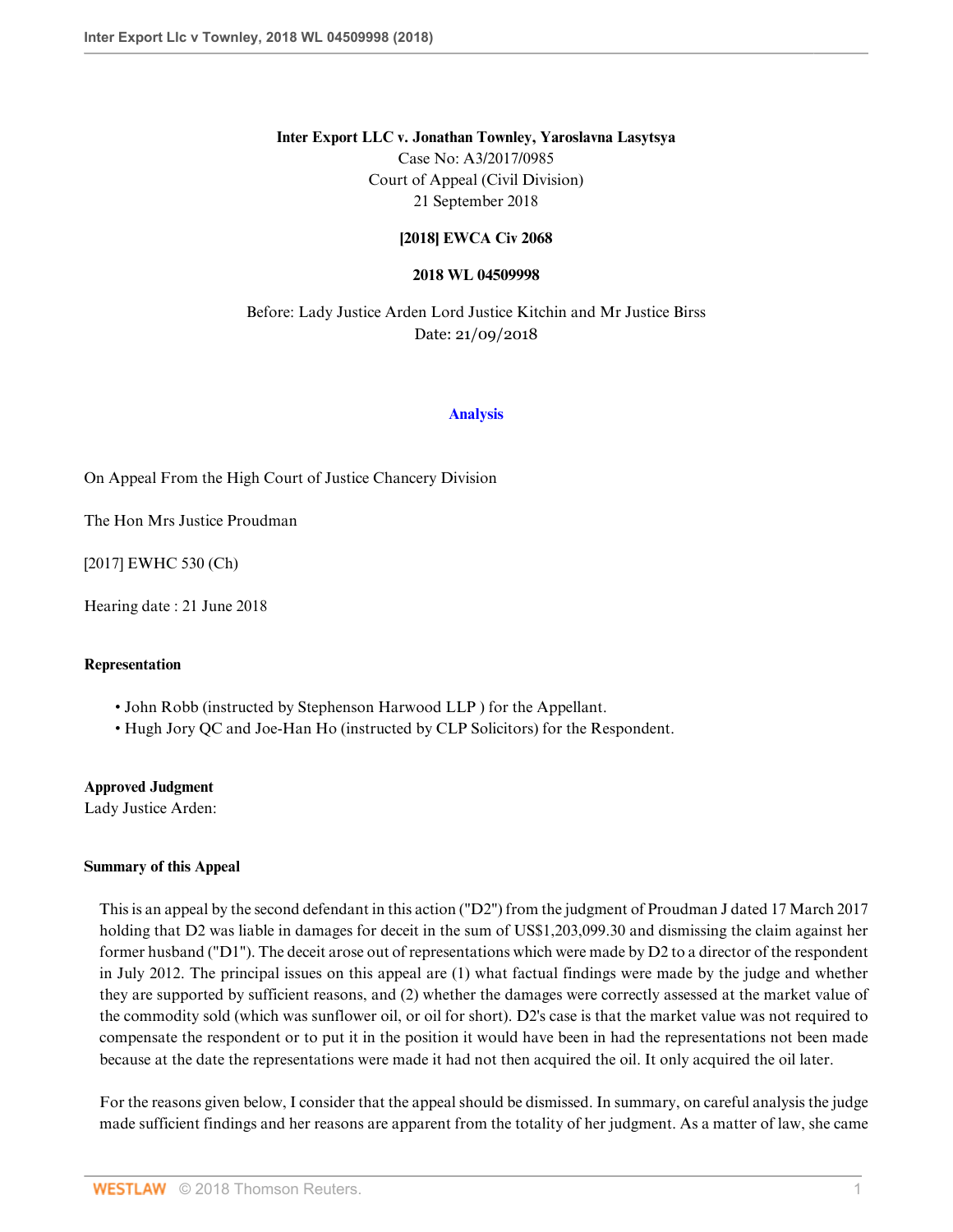to the correct conclusion on the measure of loss. The representations were clearly continuing representations, and the judge found that that the respondent relied on them when releasing the oil to the purchaser.

## **Outline of the Relevantfacts**

Between 2009 until December 2011, the respondent (the claimant in this action), to which I shall hereafter refer as C, a Ukrainian company, sold to Nerida Trading Limited ("NTL"), a UK registered company of which D2 was a director, edible oils totalling about 3,000 metric tonnes ("mts").

D2 and D1 were each 50% shareholders of NTL. They were originally both directors but D1 resigned as a director on 1 August 2010 and D2 ran NTL thereafter until its liquidation in February 2016. D1 and D2 were married until their divorce in April 2014.

NTL was financed by Arkley (UK) Limited ("Arkley"), of which D1 was the sole director between 1997 and 13 March 2013. The shareholders of Arkley included Chelpipe Plc, whose share capital was as to 70% owned by Mr Andrey Komarov, a wealthy Russian businessman. D2's parents had founded Agro-Klass LLC ("AK") and FLAS&K LLC ("FLASK"), both registered in Ukraine. AK owned a storage transhipment terminal at Berdyansk Commercial Port ("BCP") and was engaged in surveying the quality and quantity of the oil.

In July 2012, when a new contract for the sale of oil was in contemplation, Mr Oleg Karachevtsev ("Mr Karachevtsev"), a director of C, sought assurance from D2 as to NTL's ability to pay for a proposed further shipment of oil. C's case at trial was that D2 made seven oral representations ( "the July Representations"), including representations that (1) NTL had funds available to pay for such a large shipment because the first defendant had negotiated a financing deal for NTL with Andrey Komarov, and (2) that Mr Komarov had agreed to provide funds to NTL, specifically for the purpose of paying for the transaction with C.

By contract number NTL/01/13 made on 21 September 2012, C agreed to sell to NTL a further 1,000 mts or thereabouts of sunflower oil. Delivery was to be made between 27 September 2012 and 15 October 2012. Payment was to be made within three banking days of delivery of the oil to FLASK, the freight forwarder. Mr Karachevtsev's evidence was that he would not have entered into the contract with NTL had D2 not made the representations relied on (Judgment, [5]). It appears that only after the contract was made did C acquire the sunflower seeds, from which the oil which was delivered, was extracted. The crushing of the sunflower seed happened in early October 2012 and 1,028.29 mts of oil were then delivered to FLASK at the port and loaded on to *The Vindemia* on about 13 October 2012.

NTL did not pay C for this oil. C started arbitration proceedings in Ukraine against NTL. NTL went into administration on 28 July 2015 followed by liquidation on 20 February 2016. In April 2016, C brought the claims in this action against D1 and D2.

The judge went on to find that a number of these representations were false, notably the representation that NTL had sufficient funds to pay C for the price due under contract NTL/01/13. On this appeal D2 accepts that that is the critical representation, but D2's challenge to the judgment is on the basis that the judge's judgment did not find that D2 made the representations relied on or that she had made them dishonestly.

Between 3 and 11 October 2012, C raised three separate invoices with NTL representing the delivery to BCP of sunflower oil. On 18 October 2012, a number of messages via the SWIFT international payment network, purporting to be issued by Nordea Bank, were sent to C saying that significant sums had been transferred to C from NTL (I will refer to these messages as "the SWIFTs"). D1 and D2 accepted that the SWIFTs were forged. C argued that they were forged by D1 and D2, whereas D1 and D2 contended that they were forged by the Medvedenko family so that the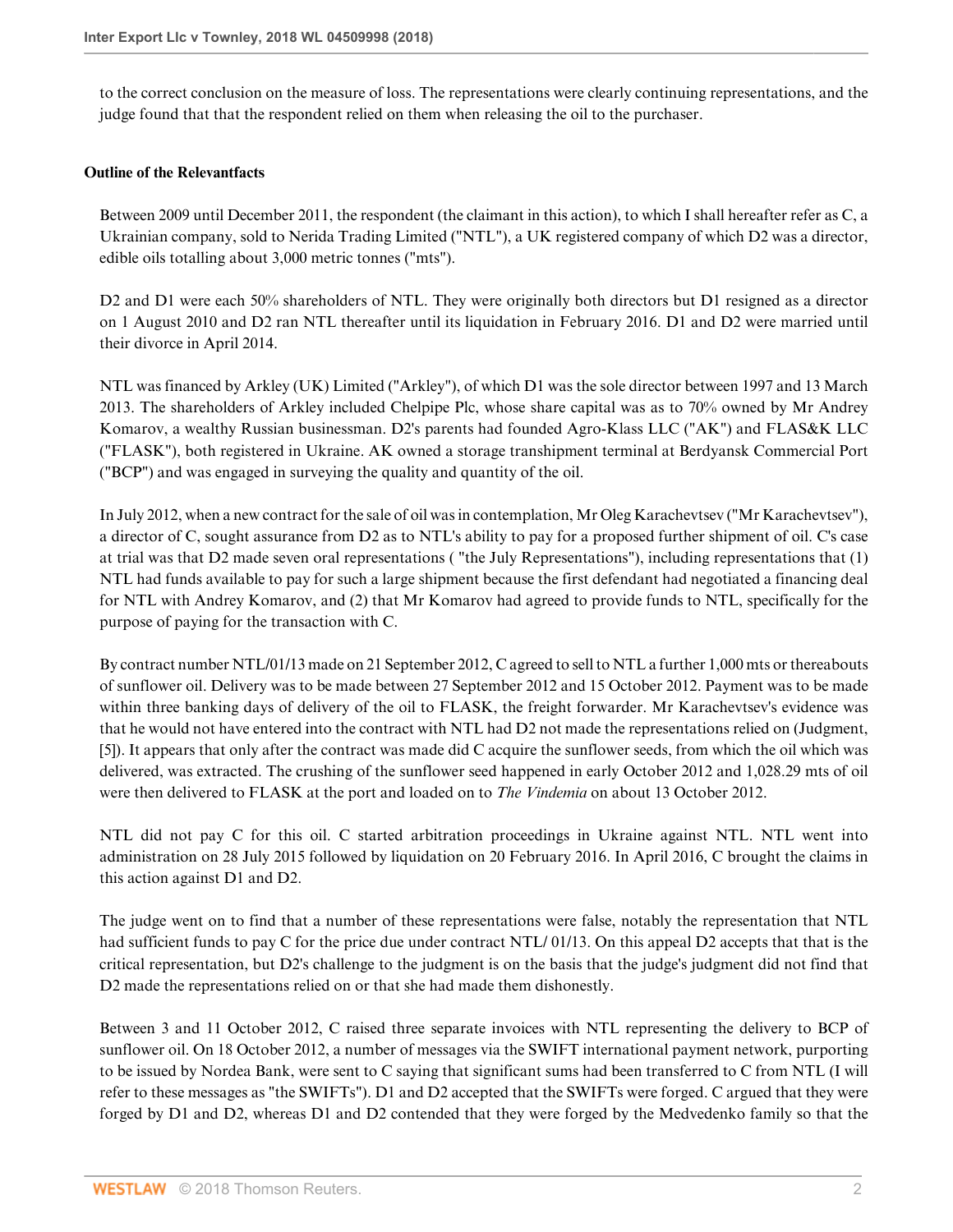present claim could be made. The Medvedenko family are a Ukrainian family for whom, according to D1 and D2, the claim is being run due to business interests in C.

There was another seller of sunflower oil, Lauffer Group ("Lauffer"). By a contract numbered NTL 25/09/12, entered into on 25 September 2012, NTL agreed to buy from Lauffer 2,000 mts of sunflower oil. D1 and D2 contended that this contract was for a lesser quantity of oil, namely 1,000 mts. Lauffer delivered oil to BCP under this contract and received messages similar to the SWIFTs sent to C. Lauffer's terms of sale required payment before delivery was made, whereas C's terms of business only required payment on delivery. Lauffer released its oil to NTL following its receipt of the messages.

C was unable to get confirmation from its own bank about whether the payments had been received until 22 October 2012, when it was confirmed to it that the SWIFTs were not genuine. Due apparently to Lauffer not supplying the full quantity of oil it had contracted to deliver, the bill of lading was not signed, and this had prevented *The Vindemia* from leaving BCP, but she was able to leave on 22 October 2012. *The Vindemia* had been chartered by Glencore Grain BV, a Dutch company, which had purchased the disputed oil from NTL. The result was that C was unable to stop the oil from leaving BCP and so lost its title to its sunflower oil.

C brought these proceedings against D1 and D2 for damages in deceit as a result of the July representations. As explained, the judge upheld the claim against D2 but dismissed that against D1. There were originally six grounds of appeal but only Grounds 2, 3 and 6 now remain. Ground 1 sought to raise a new case, not raised at the trial and this Court refused permission for this ground for the reasons given at the start of the hearing of the appeal. The appellant did not proceed with grounds 4 and 5 as the parties had agreed that C had not advanced a case at trial that forged SWIFT messages dated 18 October 2012 ("the October representations") were fraudulent misrepresentations on which it based its case in deceit. Mr John Robb, who appears for D2 on this appeal and has argued with skill and vigour every point that could have been taken on her behalf, did not appear at the trial.

## **Judgment of Proudman J**

The judge began by directing herself as to what had to be proved in an action in deceit. There is no dispute as to the requirements of the tort of deceit so I can summarise the elements of this tort. They are (1) a representation, which is (2) false, (3) dishonestly made, and (4) intended to be relied on and in fact relied on: see, for example, per Rix LJ in [AIC Ltd v ITS Testing Services Ltd \[2006\] EWCA Civ 1601](http://www.westlaw.com/Link/Document/FullText?findType=Y&serNum=2010718144&pubNum=999&originatingDoc=ID71867B0E2BC11E8AEF4B5C02A97E18E&refType=UC&originationContext=document&vr=3.0&rs=cblt1.0&transitionType=DocumentItem&contextData=(sc.Search)) (" *The Kriti Palm* "), [251].

At the outset of her judgment, the judge also addressed the law on the correct measure of loss if the claim in deceit succeeded. She recorded that D1 and D2 contended that the aim of any award of damages for deceit was to put the claimant in the position that he would have been in if the contract induced by the deceit had never been performed. On this basis the correct measure of loss was, on the submission of D1 and D2, the cost of the seeds from which the oil delivered to NTL had been extracted plus the costs of extraction, giving credit for any by-products of extraction which C was able to sell. The judge rejected this contention and held, having considered authorities such as [Smith New](http://www.westlaw.com/Link/Document/FullText?findType=Y&serNum=1996292702&pubNum=999&originatingDoc=ID71867B0E2BC11E8AEF4B5C02A97E18E&refType=UC&originationContext=document&vr=3.0&rs=cblt1.0&transitionType=DocumentItem&contextData=(sc.Search)) [Court Securities Limited v Scrimgeour Vickers \(Asset Management\) Ltd \[1997\] AC 254](http://www.westlaw.com/Link/Document/FullText?findType=Y&serNum=1996292702&pubNum=999&originatingDoc=ID71867B0E2BC11E8AEF4B5C02A97E18E&refType=UC&originationContext=document&vr=3.0&rs=cblt1.0&transitionType=DocumentItem&contextData=(sc.Search)) , that the correct measure of any damages would be the market value of the sunflower oil obtained by D2 as a result of the deceit. This was, she held on the facts, the same as the sale price to NTL. The value was confirmed by the price payable in respect of the contemporaneous sale by Lauffer.

The first task of the judge was to consider the evidence as to whether the representations which C alleged had been made. The judge heard oral evidence from, among others, Mr Karachevtsev and D2. Mr Karachevtsev's evidence was clear: he had sought reassurance that C would be paid within three working days and D2 "constantly reassured [him] that she had sufficient funds to pay and that [C] would receive payment within three working days" (Transcript, Day 2 page 136). Mr Karachevtsev accepted that Arkley might have been providing funds to NTL but C was never paid. D2,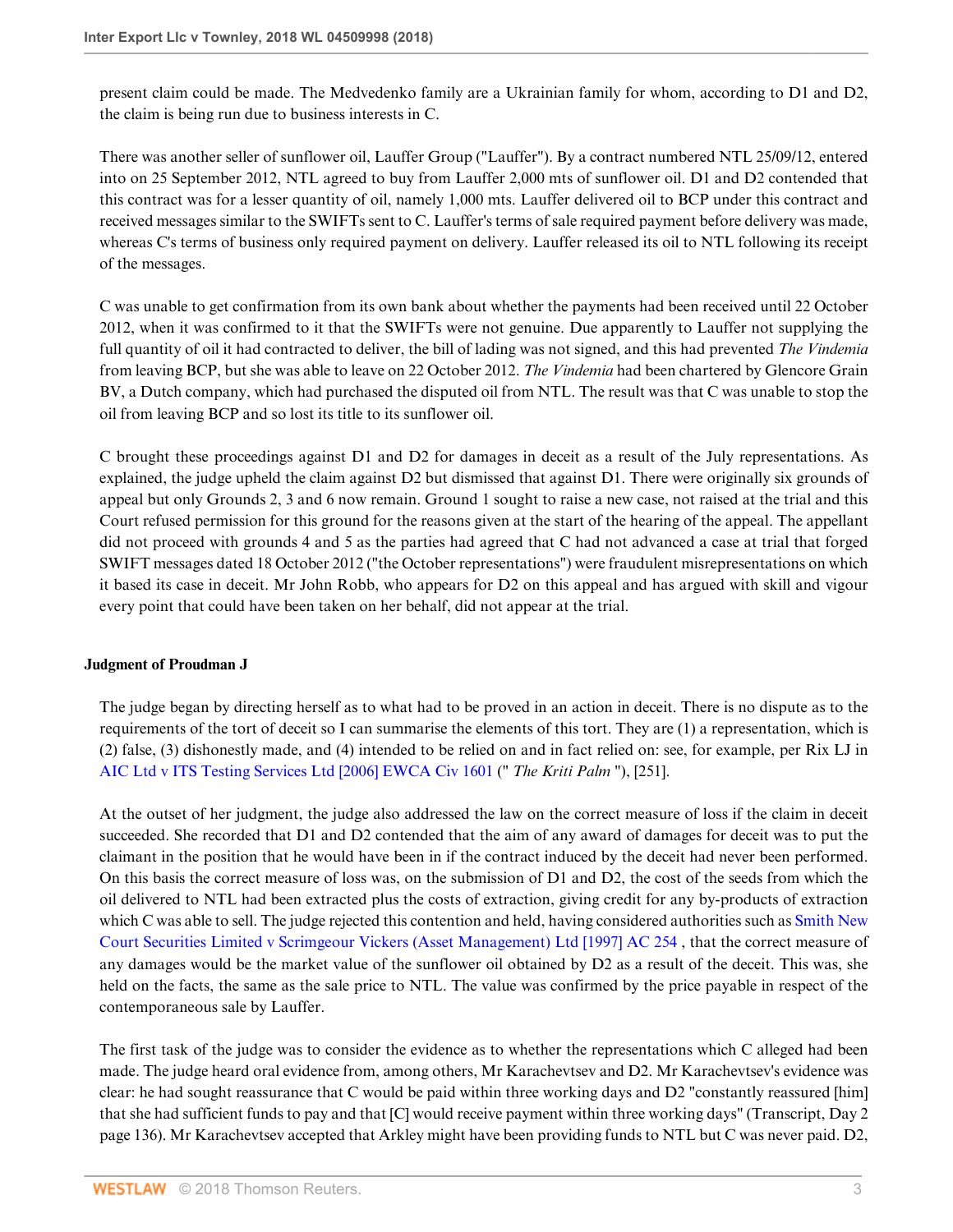on the other hand, stoutly denied having given any assurances. It was not her case that she had said anything which Mr Karachevtsev might have misinterpreted. It would have been apparent to the parties that the question whether representations would be found to have been made in the terms alleged by C would turn on which version of events the judge accepted.

The judge dealt with these matters in a very summary fashion:

21. The claimant says that Mr Karachevtsev wanted comfort about NTL's ability to pay (the total was about US\$2,340,000) so, the claimant alleges, the second defendant orally made various representations to him:

(1) NTL had funds available to pay for such a large shipment because the first defendant had negotiated a financing deal for NTL with Andrey Komarov, a wealthy Russian businessman,

(2) Mr Komarov had agreed to provide funds to NTL specifically for the purpose of paying for the transaction with the claimant,

(3) Funds would come from Arkley, where the First Defendant had been a director since the late 1990s,

(4) NTL would therefore have sufficient funds to pay for the oil,

(5) Arkley was a subsidiary of Chelpipe, of which Mr Komarov was a major shareholder,

(6) The first defendant had been in business with Mr Komarov for some time and there was no risk that NTL would not make the payment.

(7) NTL had other resources anyway.

22. (1) and (2) were incorrect, the last part of (6) was also incorrect in that Mr Komarov was not concerned with a "small person" such as the first defendant. (7) was also incorrect. (4) is now incorrect but is the only instance where it could be said that the representation was true at the time.

I shall need to return to these paragraphs when I discuss the parties' submissions.

Before the judge set out her assessment of D2's evidence, she considered the subsequent SWIFTs in some detail (Judgment, [23] to [26]). It was common ground that the documentation was forged and that Lauffer had received similar forgeries. The judge did not make any findings as to who had issued the forged instruments to Lauffer, but later in her judgment she held that the forged instruments received by C were forged by D2 (Judgment, [47]).

The judge did not make this finding until after she had considered the rest of D2's evidence and the defendants' case (Judgment, [27] to [46]). D1 and D2 contended that C had not paid the processor of the oil and that the oil which left on *The Vindemia* was not C's oil but Lauffer's. D2 also contended that Mr Karachevtsev was in BCP when *The Vindemia* sailed two days before it in fact left, and that he knew that the oil was on board. D2 was wrong on this date but the judge did not accept that this was simply the result of confusion on her part ([Judgment, [28]). The judge did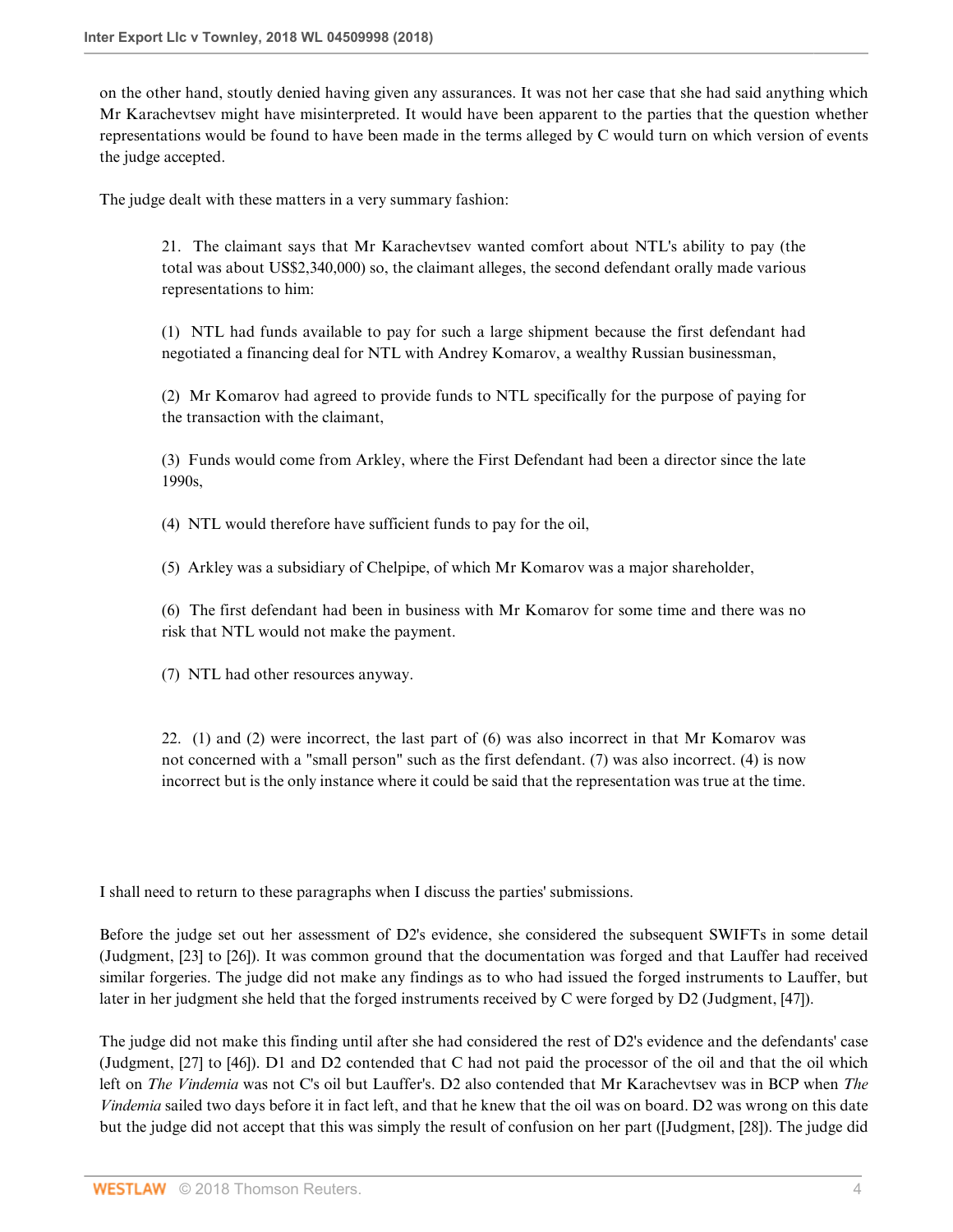not accept that the load on *The Vindemia* did not contain C's oil because of its dispute with the processor and found that all the 3,000 or thereabouts mts supplied by C and Lauffer were aboard *The Vindemia* and that this ship did not leave BCP until 22 October 2012 (Judgment, [34]).

The judge did not consider that either party had given the whole truth about the transaction in issue but the judge directed herself that she should test the witnesses' evidence by reference to contemporaneous documents. She held that on this basis D2's story "[did] not hang together", giving some fourteen reasons for this unambiguous conclusion. For example, the judge noted that D2 denied knowledge of arbitration proceedings started by NTL in Ukraine even though on three occasions documents had been served on NTL in connection with the arbitration by courier in circumstances in which the judge found she must have known about them (Judgment, [36 (iii)]). The judge considered that all the contemporaneous documentation was consistent with C's case (Judgment, [36 (xi)]).

The judge gave separate consideration to D1's position and concluded that C had not shown that he had anything to do with the transaction with C. The judge accordingly concluded that he was not liable. In stating her conclusion on this issue, the judge expressly stated that D2 had made the representations:

45. I do not therefore find the first defendant liable to the claimant, nor for the avoidance of doubt do I find conspiracy. The claimant said that the first defendant gave his evidence in the same way that he ran NTL, behind the second defendant. However, it is not just that the second defendant made the representations; the first defendant had no contact with the claimant or Lauffer at all.

The judge began the next paragraph of her judgment:

"[D2] is a very different matter."

The judge observed that D2 accused "the Medvedenko family of concocting documents in order to implicate her. She kept trying to score points off counsel" (Judgment, [46]). The judge found:

- i) Mr Karachevtsev was not cross-examined about many of the documents challenged as fraudulent...;
- ii) The Medvedenko family did not have access to the template dated 24 October 2012 for the forged email. Her assertion that her email was hacked is not supported by any of the experts… (Judgment, [46])

The judge held, on the balance of probabilities, D2 forged the SWIFT documents and sent the relevant emails. She drew on the expert evidence for this conclusion (Judgment, [47]).

The judge gave her reasons for concluding that Mr Karachevtsev had not provided that court with the whole truth (Judgment, [48] to [51]). However, the judge was satisfied that C could in practice have prevented *The Vindemia* from sailing by not paying customs duty between 12 and 18 October and that the SWIFTs prevented it from doing so (Judgment, [52]).

The judge concluded that D2 was liable in damages in deceit in a sum equal to the market value of the oil (Judgment, [56]).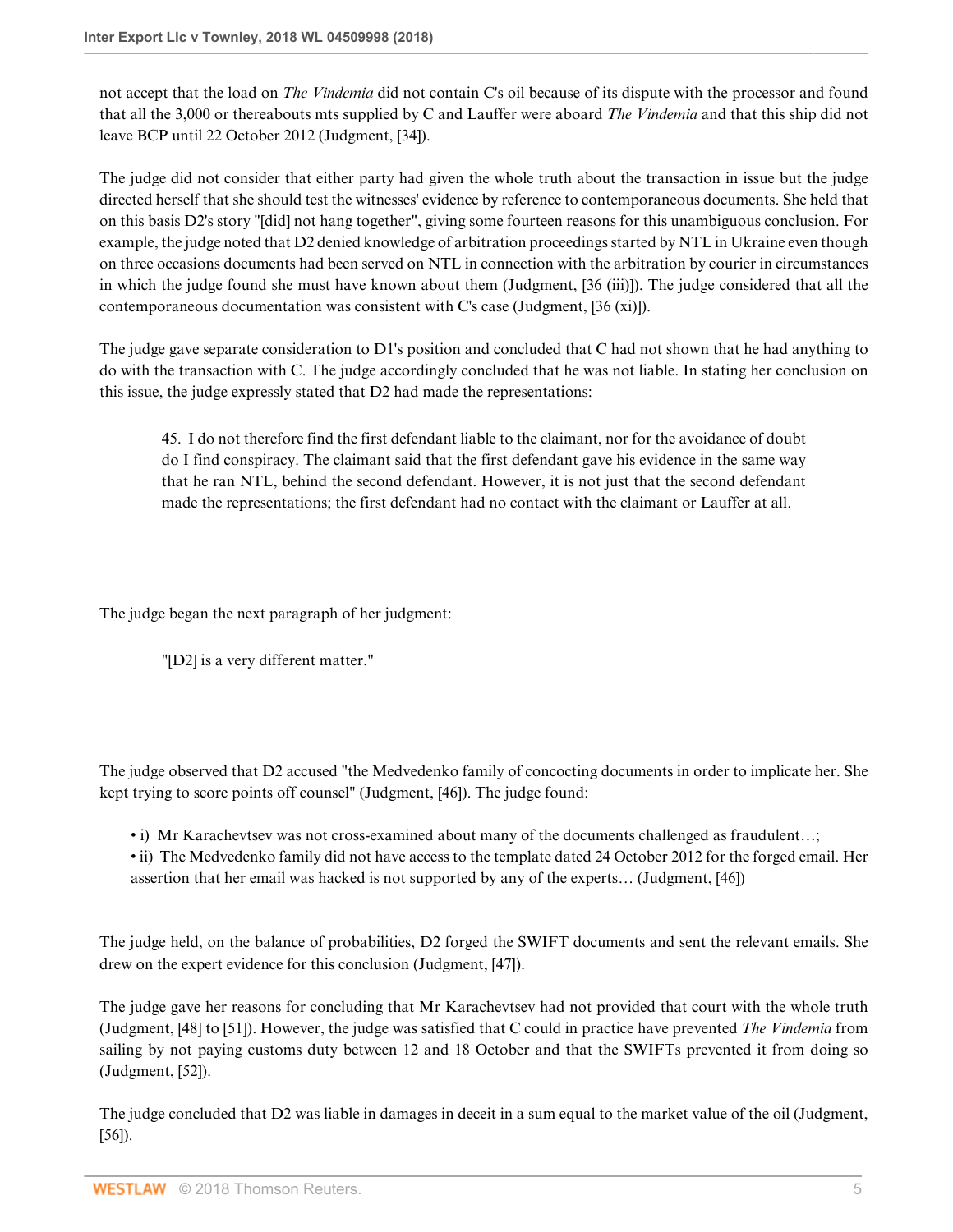### **Consideration of the grounds of Appeal**

### **Grounds 2 and 3 – inadequate findings and reasons for findings?**

#### **Submissions**

At the request of the Court, the parties agreed a list of the issues arising and the issues in relation to each Ground. Ground 2 challenges the judge's findings on the pleaded allegations that D2 had represented to C that "NTL had funds available to pay for such a large shipment [as that purchased under contract NTL/01/13] because [D1] had negotiated a financing deal for NTL from Andrey Komarov, a wealthy Russian businessman, and that NTL "would therefore set aside" sufficient funds to pay for the oil [being purchased from C]." D2 does not in the list of issues contend that the judge's findings were not open to her but formulates the issues almost as if an appeal were a construction summons to determine the meaning of the judgment and which particular evidence supported which particular finding. This is not the appeal process.

It is the appellant's task on Ground 2 to persuade this Court that the judge did not make any finding that the pleaded representations were made, or, if she did make such findings, that they were against the weight of the evidence. I propose to approach the submissions on Ground 2 on that basis. I also propose to approach the submissions on the basis that attention can in reality be confined to the question whether it was represented to C that NTL would have funds to pay for the oil being purchased from C. The representation that D1 had been in business with Mr Komarov for a substantial period of time and that therefore there was no risk that NTL would not be paid is immaterial to Ground 2 because the only case for D2 was that none of the representations was made, not that what she said bore some different meaning from that pleaded or was true.

The representation that NTL had funds to pay C for delivering oil under the contract which was made in September 2012 was, as C submits, self-evidently a representation that it was the present intention of NTL to pay the amount due to C and such a representation made no sense unless it was one which operated from day to day unless it was corrected: see generally [Briess v Woolley \[1954\] AC 333](http://www.westlaw.com/Link/Document/FullText?findType=Y&serNum=1954016166&pubNum=999&originatingDoc=ID71867B0E2BC11E8AEF4B5C02A97E18E&refType=UC&originationContext=document&vr=3.0&rs=cblt1.0&transitionType=DocumentItem&contextData=(sc.Search)) . In other words, it was a continuing representation. There is no need for me to go to that case because after the hearing Mr Robb brought the Court's attention to the recent decision of the Supreme Court in [Cramaso LLP v Ogilvie-Grant \[2014\] AC 1093](http://www.westlaw.com/Link/Document/FullText?findType=Y&serNum=2032695577&pubNum=999&originatingDoc=ID71867B0E2BC11E8AEF4B5C02A97E18E&refType=UC&originationContext=document&vr=3.0&rs=cblt1.0&transitionType=DocumentItem&contextData=(sc.Search)) , to which he had intended to refer the Court at the hearing, and in particular to the speech of Lord Reed, with whom Lord Mance, Lord Clarke, Lord Carnwath and Lord Toulson agreed, at [16] to [23]. Lord Reed there explained the nature of a continuing representation:

16 The law relating to the effect of representations on a contract proceeds on the basis that a representation made in the course of pre-contractual discussions may produce a misapprehension in the mind of the other party which continues so as to have a causative effect at the time when the contract is concluded. It is on that basis that a misrepresentation may lead to the setting aside of the contract as being vitiated by error or fraud.

17 The capacity of a representation to have a continuing effect was noted by Lord Cranworth, when rejecting what he described as "a very desperate argument" that a representation could not justify the setting aside of a bond because it was made some time before the bond was executed, in [Smith v Kay \(1859\) 7 HL Cas 750](http://www.westlaw.com/Link/Document/FullText?findType=Y&serNum=1859058931&pubNum=999&originatingDoc=ID71867B0E2BC11E8AEF4B5C02A97E18E&refType=UC&originationContext=document&vr=3.0&rs=cblt1.0&transitionType=DocumentItem&contextData=(sc.Search)) , 769:

> It is a continuing representation. The representation does not end for ever when the representation is once made; it continues on. The pleader who drew the bill, or the young man himself, in stating his case, would say, Before I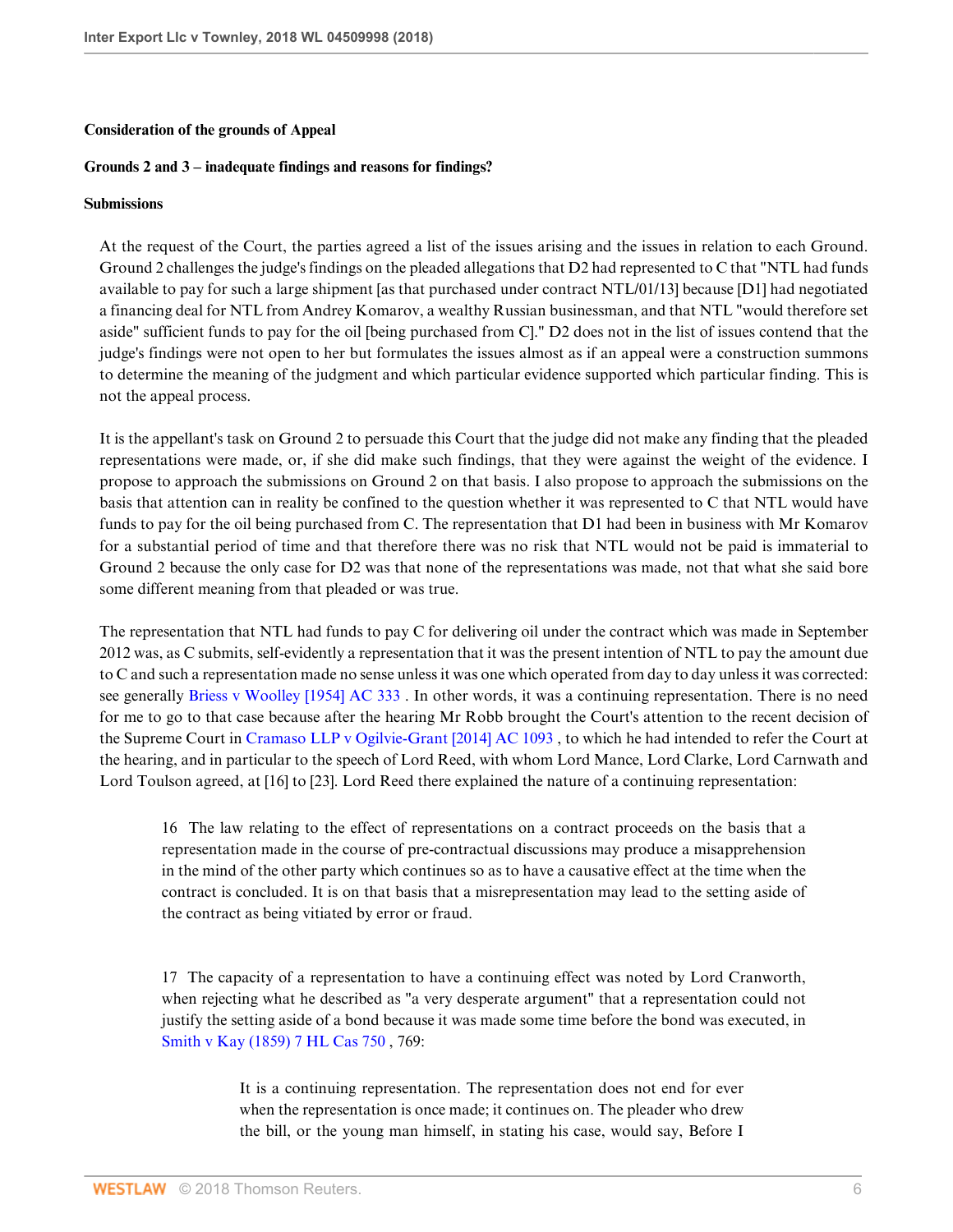executed the bond I had been led to believe, and I therefore continued to believe …

18 A similar explanation can be found in the judgment of Lord Wright MR in [With v O'Flanagan](http://www.westlaw.com/Link/Document/FullText?findType=Y&serNum=1936007690&pubNum=999&originatingDoc=ID71867B0E2BC11E8AEF4B5C02A97E18E&refType=UC&originationContext=document&vr=3.0&rs=cblt1.0&transitionType=DocumentItem&contextData=(sc.Search)) [\[1936\] Ch 575](http://www.westlaw.com/Link/Document/FullText?findType=Y&serNum=1936007690&pubNum=999&originatingDoc=ID71867B0E2BC11E8AEF4B5C02A97E18E&refType=UC&originationContext=document&vr=3.0&rs=cblt1.0&transitionType=DocumentItem&contextData=(sc.Search)), which was another action for the rescission of a contract. Under reference both to English authorities concerned with the law of contract, and to a Scottish authority concerned with the law of reparation ( [Brownlie v Campbell \(1880\) 5 App Cas 925](http://www.westlaw.com/Link/Document/FullText?findType=Y&serNum=1879149145&pubNum=999&originatingDoc=ID71867B0E2BC11E8AEF4B5C02A97E18E&refType=UC&originationContext=document&vr=3.0&rs=cblt1.0&transitionType=DocumentItem&contextData=(sc.Search)) , which I shall discuss shortly), his Lordship observed at p 584 that "a representation made as a matter of inducement to enter into a contract is to be treated as a continuing representation", and added at pp 584–585:

> This question only occurs when there is an interval of time between the time when the representation is made and when it is acted on by the party to whom it was made, who either concludes the contract or does some similar decisive act; but the representation remains in effect and it is because that is so, and because the court is satisfied in a proper case on the facts that it remained operative in the mind of the representee, that the court holds that under such circumstances the representee should not be bound.

19 [His Lordship then discussed reparation for harm and continues]. Where a misrepresentation does not have a continuing effect, for example because it is withdrawn or lapses, or because the other party discovers the true state of affairs before the contract is concluded, it cannot induce the other party to enter into the contract and therefore cannot affect its validity or give rise to a remedy in damages for any loss resulting from its conclusion. As Lord Brougham observed in Irvine v Kirkpatrick (1850) 7 Bell App 186 , 237– 238, in order that the misrepresentation may be of any avail whatever, it must inure to the date of the contract. If the other party discovers the truth before he signs the contract, "the misrepresentation and the concealment go for just absolutely nothing".

21 Whether the remedy sought is reduction of the contract or damages for the loss suffered as a result of entering into it, in either case a representation may therefore be treated by the law as having a continuing effect, rather than as being an event whose legal consequences are necessarily fixed at the time when the statement in question was made.

22 The continuing effect of a pre-contractual representation is reflected in a continuing responsibility of the representor for its accuracy. Thus a person who subsequently discovers the falsity of facts which he has innocently misrepresented may be liable in damages if he fails to disclose the inaccuracy of his earlier representation: Brownlie v Campbell 5 App Cas 925 , 950 per Lord Blackburn. The same continuing responsibility can be seen in the treatment of representations which are true when made, but which become false by the time the contract is entered into: see, for example, Shankland & Co v John Robinson & Co 1920 SC (HL)  $103$ , 111, per Lord Dunedin.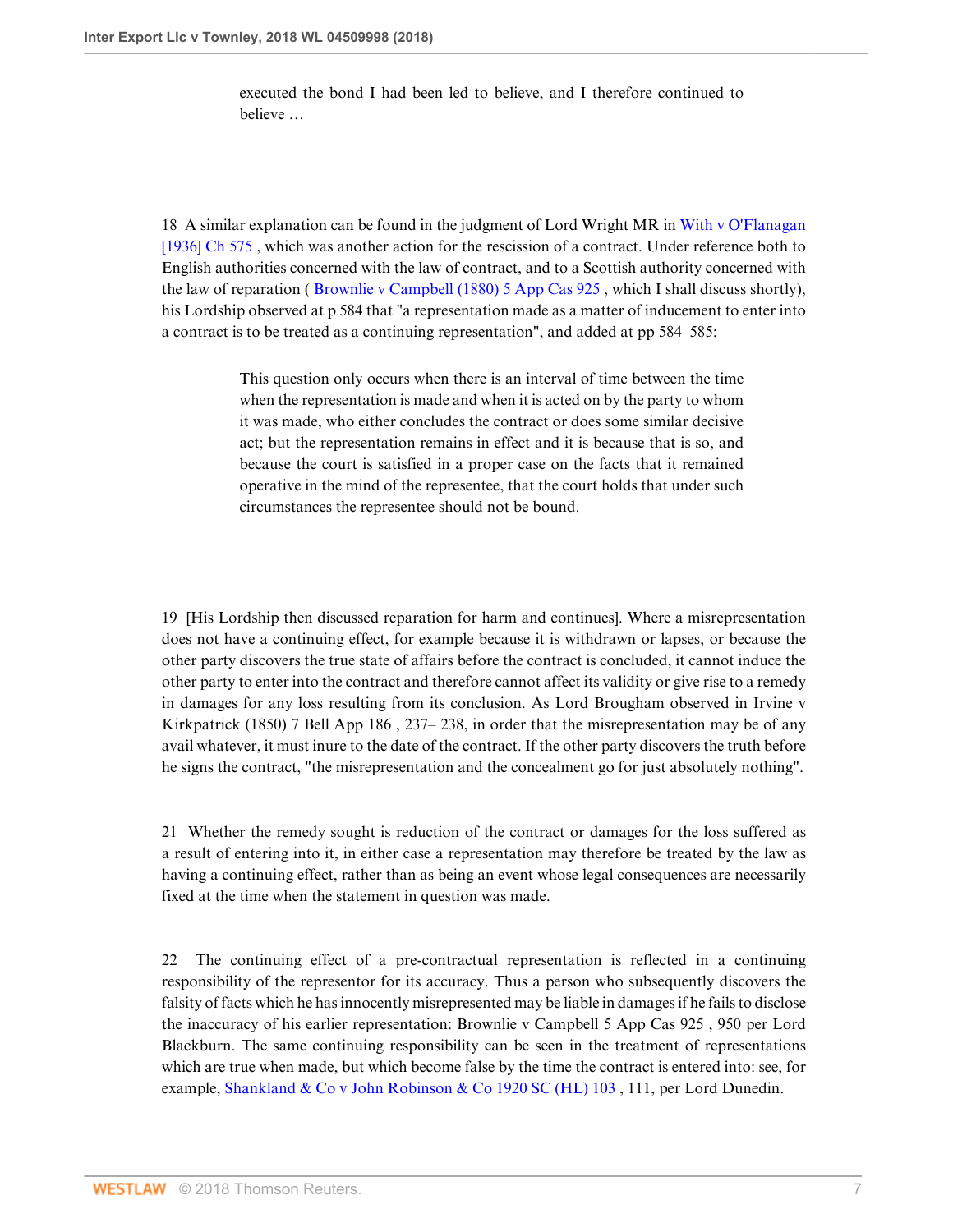23 The law is thus capable, in appropriate circumstances, of imposing a continuing responsibility on the maker of a pre-contractual representation in situations where there is an interval of time between the making of the representation and the conclusion of a contract in reliance on it, on the basis that, where the representation has a continuing effect, the representor has a continuing responsibility in respect of its accuracy.

Lord Reed's conclusion in paragraph 23 of his speech is directly applicable to this case if D2 made a continuing representation. Mr Robb's argument fastens on the words in paragraph 16, which indicate that the basic quality of a continuing representation made in the course of pre-contractual negotiations is that it "may produce a misapprehension in the mind of the other party which continues so as to have a causative effect at the time when the contract is concluded". Mr Robb submits that that was not the case here. But Mr Karachevtsev's evidence had been to contrary effect: he would not have entered into the contract had he not been given the reassurance he sought. The judge made it clear that she read the pleading as treating the representations as applying on a continuing basis (see Judgment, [5]) and she understood C's case to be to that effect as she made a finding at [52] of her judgment that the SWIFTs had prevented C from stopping the customs duty payment as a means of preventing the removal of the oil. Her approach was consistent with common sense. It is difficult to see why C should have been eager to have reassurance as to payment unless it was a reassurance to continue up to the date for payment. It is also difficult to see why D2 should have gone to the lengths of forging the SWIFTs unless she realised that C was concerned to have reassurance about payment.

I therefore reject the appellant's submission that the reassurance given to C would not be a continuing representation unless it was shown that D2 was aware that it was a continuing representation.

If it was a continuing representation, C would still succeed even if it was true that NTL intended to pay C when that representation was made but subsequently that representation became false and was not corrected: see generally per Lord Reed in [Cramaso](http://www.westlaw.com/Link/Document/FullText?findType=Y&serNum=2032695577&pubNum=999&originatingDoc=ID71867B0E2BC11E8AEF4B5C02A97E18E&refType=UC&originationContext=document&vr=3.0&rs=cblt1.0&transitionType=DocumentItem&contextData=(sc.Search)) , at [22], set out in paragraph 30 of this judgment.

I also reject the submission by Mr Robb that it was a mere statement of intention, which would not be actionable, and not a statement of existing fact: the contrary conclusion would again lack common sense. While Mr Robb accepts that what mattered in this case was the representation that NTL would pay for the oil to be supplied by C, he submits that this statement of intention could not found a holding in deceit. In answer to this, it is sufficient to refer here to the following passage in *Chitty on Contracts* , 32nd edition incorporating supplements, which makes it clear that a statement of intention can contain within it various statements of fact:

## **Statement of intention not honestly held**

7-012 A statement of intention may be looked upon as a misrepresentation of existing fact if, at the time when it was made, the person making the statement did not in fact intend to do what he said or knew that he did not have the ability to put the intention into effect; for the promisor's state of mind was not what he led the other party to believe it to be. Thus, where a man ordered goods having at the time the intention not to pay for them, he was held to have made a fraudulent misrepresentation. Equally, if a person makes a statement of an intention that he should have known he was not able to carry out, in appropriate circumstances he may be held to have made an implied representation that he did have that ability. There is no doubt that a statement as to the intentions of a third party is a statement of fact and can constitute a misrepresentation in the ordinary way.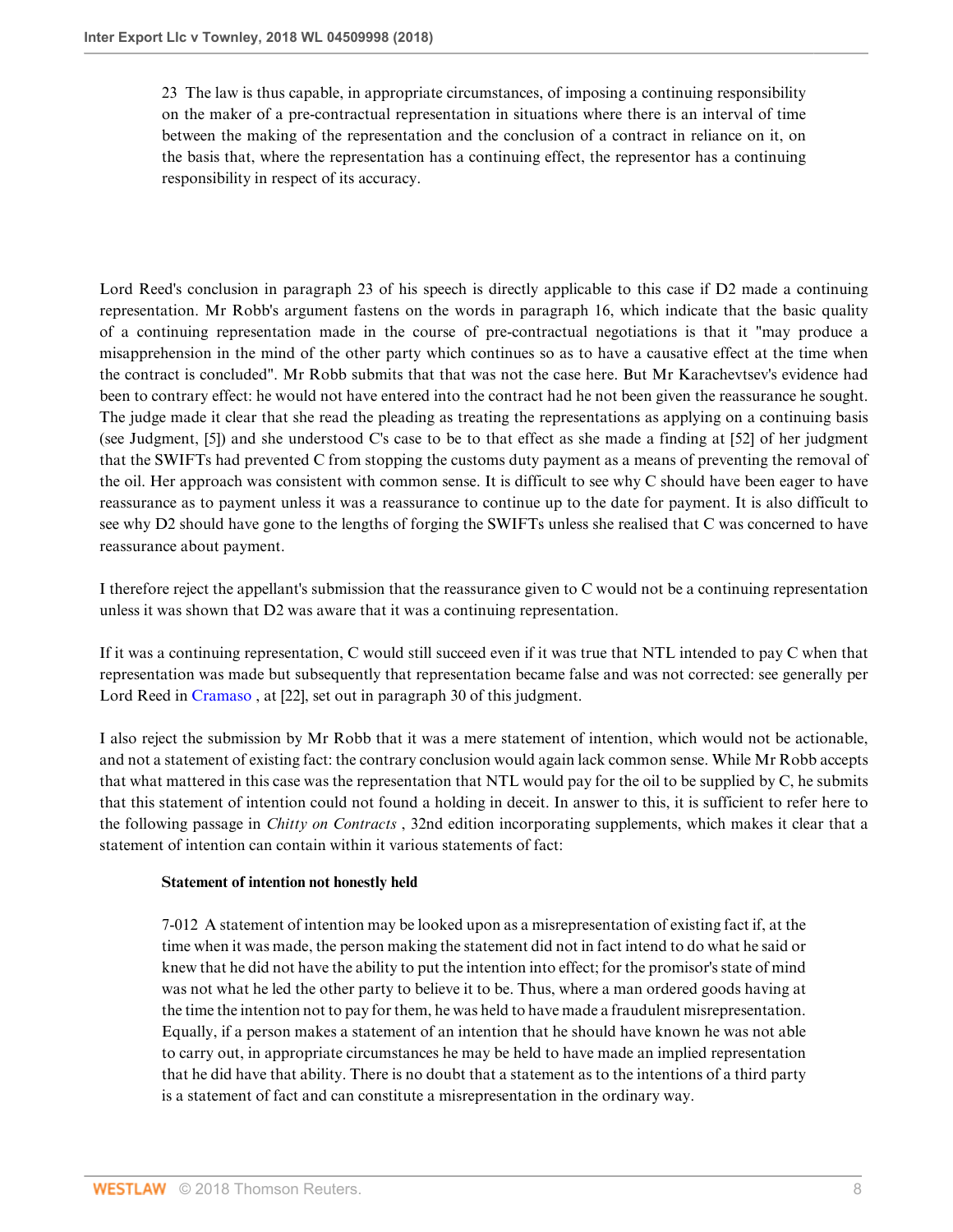#### **Statement as to future may carry implication of fact**

7-013 A statement of intention or as to the future may carry the implication that the party making it does not know of facts that will make it impossible to carry out the intention. But "there is no rule of law that any particular statement carries with it any particular implication. All depends upon the particular statement in its particular context". (footnotes omitted)

The judge's treatment of the representation as a statement of fact and as a continuing representation cannot, in my judgment, be faulted in the context of this case. Her conclusions were open to her on the facts and were well within the bounds of established authority.

Mr Robb also submits on Ground 2 that the various elements of the deceit claim had to be distinctly pleaded and proved. This proposition is not in doubt, but the representations found by the judge were indeed all pleaded. Mr Robb's point is that it should have been pleaded that the representation as to intention to pay was a continuing representation but in my judgment that allegation was implicit in the pleading and the judge was similarly satisfied (see Judgment, [5]). If there was any doubt about the scope of the pleading that should have been raised with the judge.

Mr Robb submits that there was no clear finding that D2 had made the alleged fraudulent misrepresentations. On his submission, [21] and [22] of the judgment merely set out the representations alleged to have been made, and the judge's conclusions as to their correctness. In oral submissions, Mr Robb was constrained to accept that the third sentence of [45] of the judge's judgment (see paragraph 22 of this judgment) is a finding that the D2 made the representations in issue. He argues, however, that there is no reasoned analysis by the judge as to why these representations were false. There was no comparison with the pleaded particulars of falsity. There was no consideration of how C's case was made. There was no discussion as to whether they should be treated as continuing representations. Mr Robb submits there was a considerable risk that the judge based her finding at [56] on the October representations and not the July representations. It must be noted, however, that it is now common ground that the respondent did not rely on the October representations at trial.

These last submissions lead to Ground 3, which contends that the judge gave no sufficient reasons for the findings which she made. In the normal way parties are expected to ask the trial judge to supplement reasons if they wish to challenge reasons as inadequate. In this case, the appellant asked the judge for further reasons, but the judge considered that any further reasons were unnecessary. On this Ground, Mr Robb submits that a judgment must also clearly identify the reasons for a finding of dishonesty (see [English v Emery, Reimbold & Strick \[2002\] 1 WLR 2409](http://www.westlaw.com/Link/Document/FullText?findType=Y&serNum=2002224878&pubNum=999&originatingDoc=ID71867B0E2BC11E8AEF4B5C02A97E18E&refType=UC&originationContext=document&vr=3.0&rs=cblt1.0&transitionType=DocumentItem&contextData=(sc.Search)) at [12], [17], [19], [21], [26] and [118], and also the [Kriti Palm](http://www.westlaw.com/Link/Document/FullText?findType=Y&serNum=2010718144&pubNum=999&originatingDoc=ID71867B0E2BC11E8AEF4B5C02A97E18E&refType=UC&originationContext=document&vr=3.0&rs=cblt1.0&transitionType=DocumentItem&contextData=(sc.Search)) at [288] to [290]). The judge must engage with relevant principles. There is a heightened burden of proof. Without adequate findings, the finding of dishonesty could not stand. On Mr Robb's submission, the judge did not engage with those matters. There was no explanation for finding that there was conscious knowledge of dishonesty or that there was any particular representation made. The judge had to consider D2's state of mind.

Mr Robb further submits that it was not put to D2 that, when she made the representations to C, NTL had to her knowledge no intention of paying C. On Mr Robb's submission, D2 was expecting to make a back-to-back deal to enable NTL to pay C. She gave evidence that this was her practice.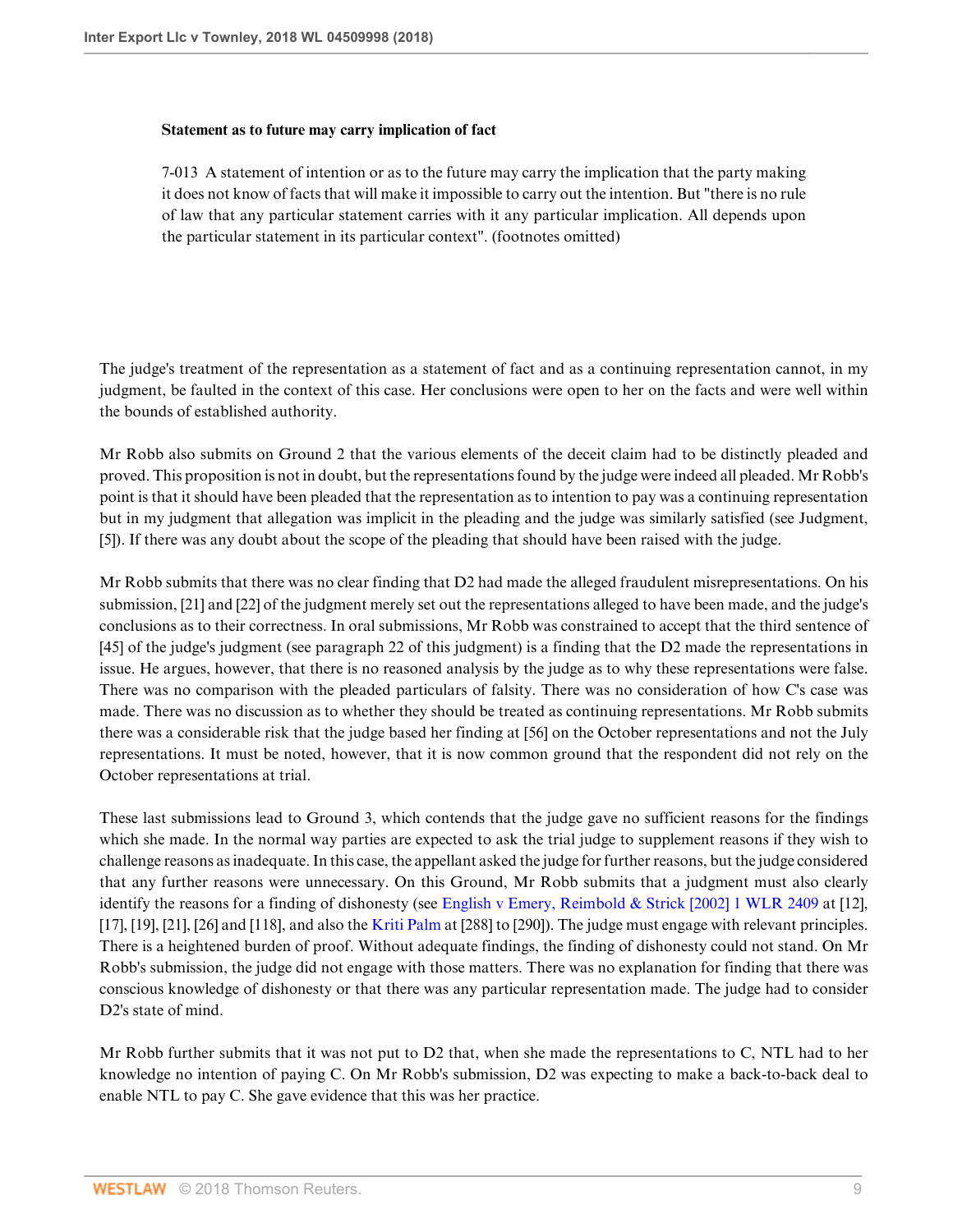However, as I see it, in her evidence in cross-examination D2 also accepted that, if the back-to-back deal did not provide the necessary funds, there was a problem in paying the supplier. So knowing she could make a back-to-back deal would not justify an unqualified assurance of payment to the supplier. Moreover, as the representation was a continuing one, she would be obliged to correct it if NTL's intention changed, and the judge was entitled to draw the inference from the SWIFTs and the fact that C never received any payment from NTL that NTL did indeed intend as at 22 October 2012 at least to acquire the oil without payment. Furthermore, as D2's case was that she never made the representations in the first place, it is difficult to see why it should have been put to her in cross-examination that, when she made them, she knew NTL had no intention of making payment and/or that the representation was a continuing one.

Finally, submits Mr Robb, there was no finding that any of the July representations were dishonestly made. The numerous instances in [36] of the judgment do not deal with the July representations at all. Mr Robb accepts that the October representations could in theory be relied on as having continued the July representations, which is the respondent's case on this appeal. The respondent, on Mr Robb's submission, fails to identify which representation was being maintained or how it was maintained. There is a grave risk of a change of case to relying on events in October, which had not been pleaded.

Mr Hugh Jory QC, for the respondent, submits that the crucial pleaded representation was that there was no risk that C would not be paid. That is the context in which D2 was cross-examined. The judge's conclusions are at [22] of her judgment. D2 would not have said, as she did under cross-examination, that Mr Komarov would not have entered into the funding arrangement because he did not deal with small enterprises like NTL unless she knew in July that that was the position. Her conduct could not be anything but dishonest. The judge qualified her statement as to the correctness of [21(4)] of her judgment because if the first three representations were correct then the fourth representation was also correct because of the word "therefore". But the critical representations were the first, second and second half of the sixth. The judgment can only be read on the basis that the judge found that the representations were made and were incorrect. This is supported by the third sentence of [45] of the judgment. She clearly had it in mind that the representations were made.

In this case, Mr Jory submits, the question is whether the judge directed her mind to which bits of evidence she accepted. It was inconceivable that D2 could have said that she believed she had the money to pay C when she sent the false SWIFTs. D2 was extremely dishonest: the facts as found showed that she went beyond simply making a fraudulent representation herself because the SWIFTs constituted a false representation purporting to be from the bank. The SWIFTs were fabricated. D2 played the same trick on Lauffer.

As to D2's submission that the judge appeared to have relied on the October representations, the correct interpretation of the judge's judgment is that the misrepresentations set out in [21] were continuing representations. That explains [52] of the judgment, which records that D2's case was that Mr Karachevtsev or some other director of C had been present at the port on 22 October (which was not the case).

Mr Jory further submits that if this Court is in any doubt as to whether the representations were continuing representations, it should not interfere because that question was one of fact and an appellate court should give weight to the view which the trial judge took on this (compare [Smith New Court Ltd v Citibank NA \[1997\] AC 254](http://www.westlaw.com/Link/Document/FullText?findType=Y&serNum=1996292702&pubNum=999&originatingDoc=ID71867B0E2BC11E8AEF4B5C02A97E18E&refType=UC&originationContext=document&vr=3.0&rs=cblt1.0&transitionType=DocumentItem&contextData=(sc.Search)) at 278H).

Had C been told in October 2012 that the representations were untrue, it would have recovered the oil. The judge expressly found that it was the fraudulent SWIFTs which stopped C from doing so (Judgment, [52]).

As to Ground 3, Mr Jory submits that the judge's reasoning was perfectly clear to the parties. The [Kriti Palm](http://www.westlaw.com/Link/Document/FullText?findType=Y&serNum=2010718144&pubNum=999&originatingDoc=ID71867B0E2BC11E8AEF4B5C02A97E18E&refType=UC&originationContext=document&vr=3.0&rs=cblt1.0&transitionType=DocumentItem&contextData=(sc.Search)) was distinguishable because the judge had assumed knowledge on the part of the alleged tortfeasor without investigating whether he had known of the matter at the relevant time. D2 would have no difficulty in understanding why the judge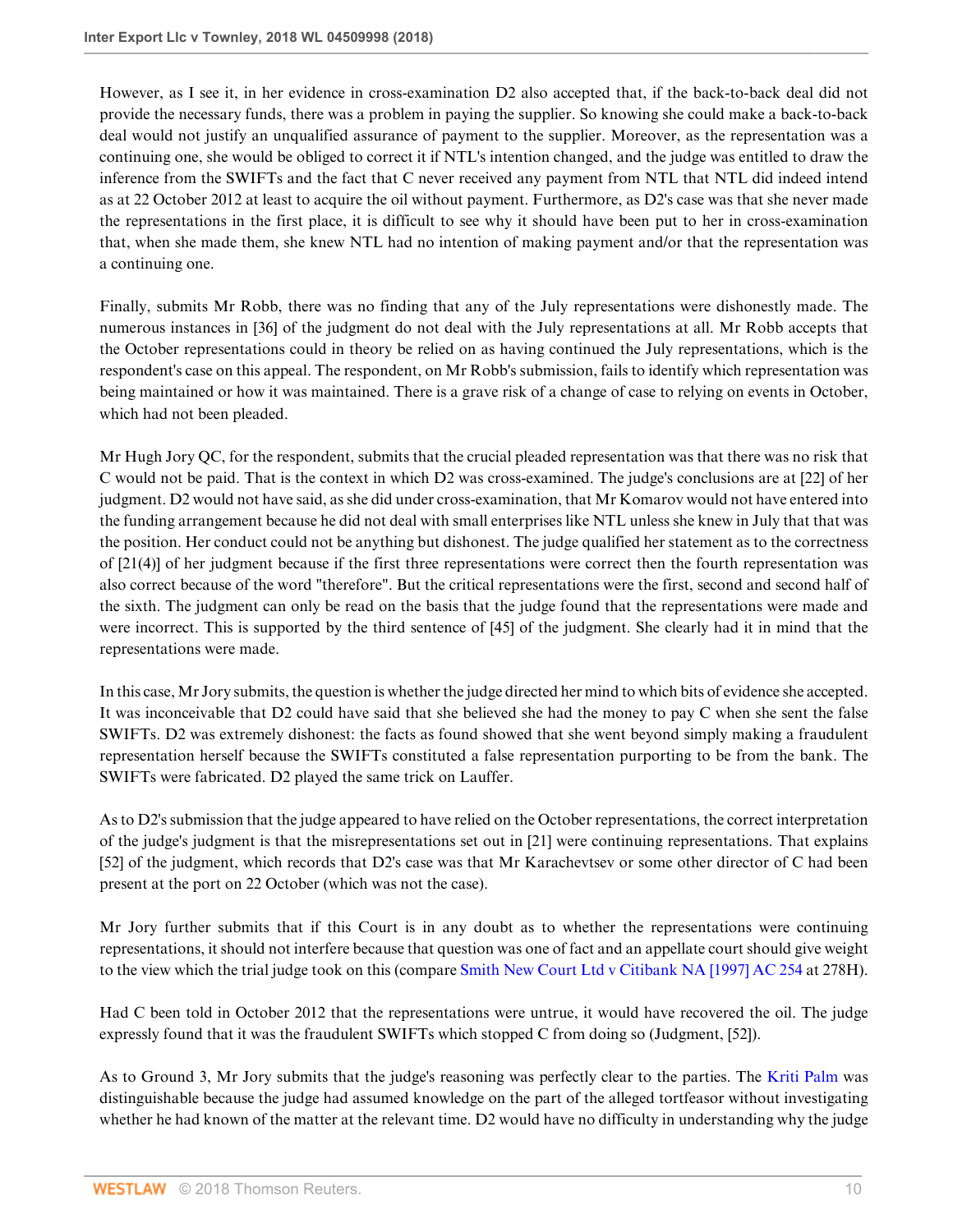held her liable. If she wanted to say the representations were true she would have brought Mr Komarov as a witness and she did not do that. All the elements for deceit can be found in the judgment and the parties knew what they were.

## **My conclusions on Grounds 2 and 3**

In the course of summarising the key submissions cogently made by Mr Robb, I have already set out some of my conclusions. This section contains some important matters I have not yet addressed.

In my judgment, there is not the shadow of a doubt but that the judge found that D2 had made the representations set out in [21] of her judgment: that finding was implicit in the remainder of her judgment and was made express in passing in [45] of her judgment. It would have been clearer by far to have set out the finding that D2 made the representations which C alleged to have been made immediately after [21] of the judgment or in a separate paragraph elsewhere in the judgment, but the deficiencies in the organisation and articulation of this conclusion do not undermine the sense of the judgment and the finding that D2 made the representations is entirely consistent with the rest of the judge's conclusions.

The next question is the effect of the judge's statement in [22] of her judgment that [21(4)] of her judgment was incorrect at the date of her judgment but "is the only instance where it could be said that the representation was true at the time."

I have referred above to the fact that the evidence referred to funds coming from Arkley, and the only way of giving meaning to the judge's quoted observation may be that provided by Mr Jory, namely that the judge considered that, if it had been the case that Arkley had agreed to provide the funds needed to pay C, NTL would have had the money to pay for the oil which C was selling to it. The judge, however, clearly does not find it proved that Arkley had so agreed. Moreover, Arkley was only a vehicle for channelling funds from Mr Komarov to C: the question remained whether Mr Komarov had agreed to provide these funds. There was no basis on which the judge could find that this had been agreed because D2's case throughout was simply that she had not given any assurances to Mr Karachevtsev, in direct conflict with Mr Karachevtsev's witness statement and oral evidence, and the fact that on her own evidence Mr Komarov would not have entered into the funding arrangement because he did not deal with small enterprises like NTL.

That said, I have found the relevant part of [22] of the judge's judgment extremely puzzling and unclear. However, the judge only made this observation in relation to the representation in [21(4)] of her judgment and not in relation to any other representation, such as [21(1)]. On that basis I do not think that the ambiguity here is fatal to the rest of her reasoning.

The judge plainly preferred the evidence of Mr Karachevtsev to that of D2, although she was concerned by the unexplained fact that C continued to trade with D2 and FLASK despite the events which formed the basis of the action. The judge's preference for Mr Karachevtsev is abundantly clear from the judgment read as a whole and forms the fundamental reason why the judge held D2 liable. She was entitled to draw inferences from the evidence. The fact that D2 had found it necessary to forge the SWIFT messages and so trick C into taking no step to stop the oil from leaving its control supported the case that NTL had no intention of paying C for its oil and that the failure to correct the assurance given in July was dishonest. The judge also considered that there were other instances in which D2 had given versions of events which she must have known were untrue: see [36] of the judge's judgment and the numerous instances there set out. That paragraph shows that the judge considered D2's evidence from every possible angle before she found her liable in deceit: she searched for situations in which D2 had acted deliberately. The judge also correctly directed herself that she should examine the oral evidence in the light of contemporaneous documents. These matters demonstrate that the judge was well aware that the evidence, necessary to show that a matter as serious as dishonesty is more likely than not to have occurred, has to be cogent.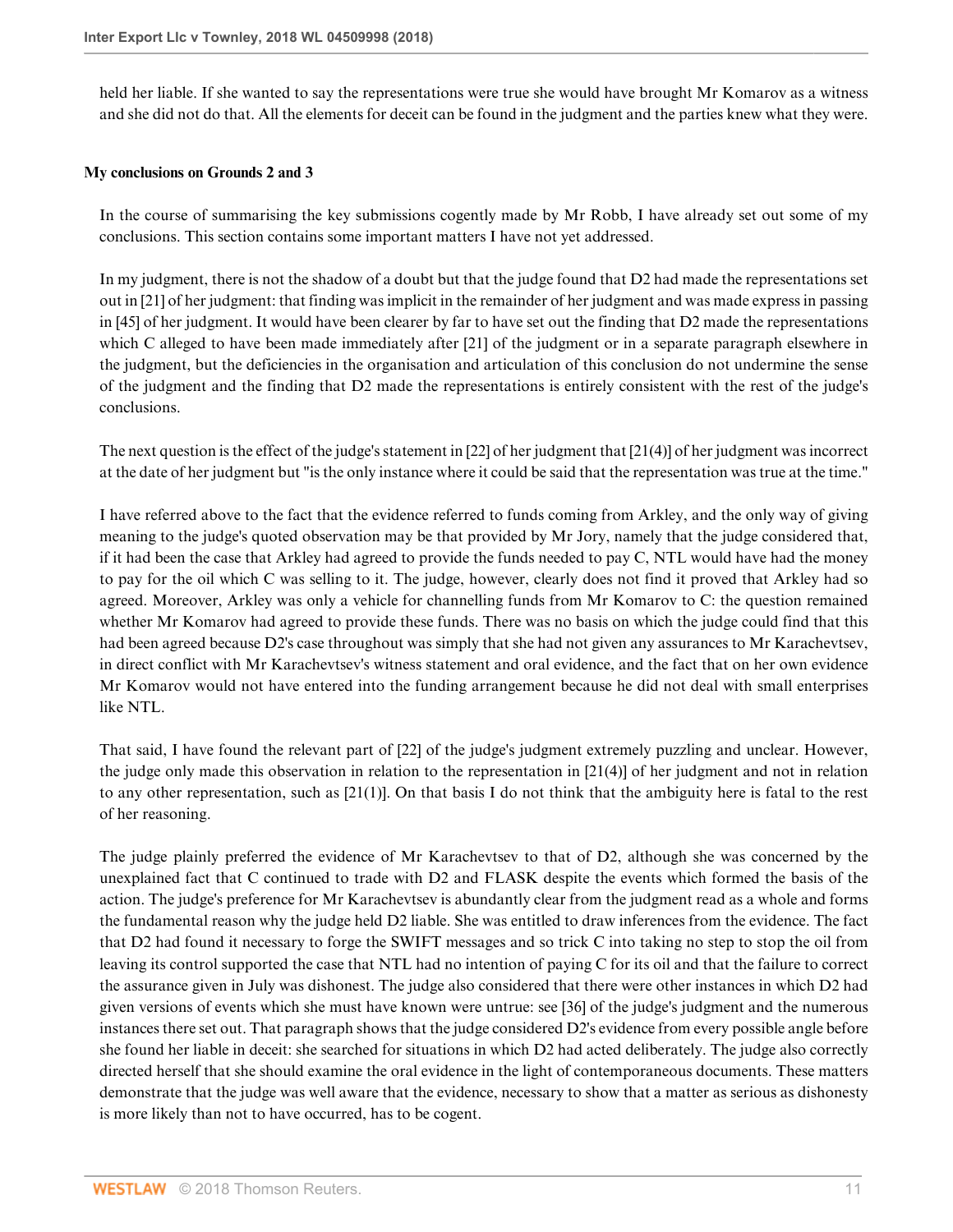As to the reasoning, the key question is whether it would have been clear to the parties why they won or lost. That is the test to be found in the leading decision of this Court in [English v Emery, Reimbold & Strick](http://www.westlaw.com/Link/Document/FullText?findType=Y&serNum=2002224878&pubNum=999&originatingDoc=ID71867B0E2BC11E8AEF4B5C02A97E18E&refType=UC&originationContext=document&vr=3.0&rs=cblt1.0&transitionType=DocumentItem&contextData=(sc.Search)) at [21]: " *The essential requirement is that the terms of the judgment should enable the parties and any appellate tribunal readily to analyse the reasoning that was essential to the judge's decision."* In my judgment, the key reason is that the judge preferred the evidence of Mr Karachevtsev to that of D2. I have explained how the judge reached her conclusion on this issue with great thoroughness and care.

In terms of the judicial process, however, a judgment also has to be comprehensible to an appellate court. As this Court said in [English v Emery](http://www.westlaw.com/Link/Document/FullText?findType=Y&serNum=2002224878&pubNum=999&originatingDoc=ID71867B0E2BC11E8AEF4B5C02A97E18E&refType=UC&originationContext=document&vr=3.0&rs=cblt1.0&transitionType=DocumentItem&contextData=(sc.Search)) , [Reimbold & Strick](http://www.westlaw.com/Link/Document/FullText?findType=Y&serNum=2002224878&pubNum=999&originatingDoc=ID71867B0E2BC11E8AEF4B5C02A97E18E&refType=UC&originationContext=document&vr=3.0&rs=cblt1.0&transitionType=DocumentItem&contextData=(sc.Search)) :

19 It follows that, if the appellate process is to work satisfactorily, the judgment must enable the appellate court to understand why the judge reached his decision. This does not mean that every factor which weighed with the judge in his appraisal of the evidence has to be identified and explained. But the issues the resolution of which were vital to the judge's conclusion should be identified and the manner in which he resolved them explained. It is not possible to provide a template for this process. It need not involve a lengthy judgment. It does require the judge to identify and record those matters which were critical to his decision. If the critical issue was one of fact, it may be enough to say that one witness was preferred to another because the one manifestly had a clearer recollection of the material facts or the other gave answers which demonstrated that his recollection could not be relied upon.

I ask myself whether, if the judgment had been expressed as would conventionally be done in clearer and more structured terms, there would have been any need for this appeal to be launched or heard. Parties should not have to bring appeals because there are as many gaps and ambiguities as there are in the judgment below in this case, nor should appellate courts have to go through a lengthy process, as in this case, of working out what a judgment is actually saying. In the present case, even the events related by the judge in her judgment are difficult to follow without external knowledge of the case. The judge had of course to deal with matters of detail in an area which is not usual or common, but that is not a justification for this Court accepting or condoning any lowering of standards below the norm. While I have no doubt that the judge's reasons can be deduced by this Court in the end and that the judge diligently applied her mind to her judicial duty to find the facts according to the evidence, I also have no doubt that this was not a judgment whose structure and manner of expression met the standards normally to be expected of the High Court.

It is, I consider, useful to repeat the two lessons which this Court set out in its postscript to its judgment in [English v](http://www.westlaw.com/Link/Document/FullText?findType=Y&serNum=2002224878&pubNum=999&originatingDoc=ID71867B0E2BC11E8AEF4B5C02A97E18E&refType=UC&originationContext=document&vr=3.0&rs=cblt1.0&transitionType=DocumentItem&contextData=(sc.Search)) [Emery, Reimbold & Strick](http://www.westlaw.com/Link/Document/FullText?findType=Y&serNum=2002224878&pubNum=999&originatingDoc=ID71867B0E2BC11E8AEF4B5C02A97E18E&refType=UC&originationContext=document&vr=3.0&rs=cblt1.0&transitionType=DocumentItem&contextData=(sc.Search)) (which concerned three appeals raising "reasons" challenges) at [118]:

There are two lessons to be drawn from these appeals. The first is that, while it is perfectly acceptable for reasons to be set out briefly in a judgment, it is the duty of the judge to produce a judgment that gives a clear explanation for his or her order. The second is that an unsuccessful party should not seek to upset a judgment on the ground of inadequacy of reasons unless, despite the advantage of considering the judgment with knowledge of the evidence given and submissions made at the trial, that party is unable to understand why it is that the judge has reached an adverse decision.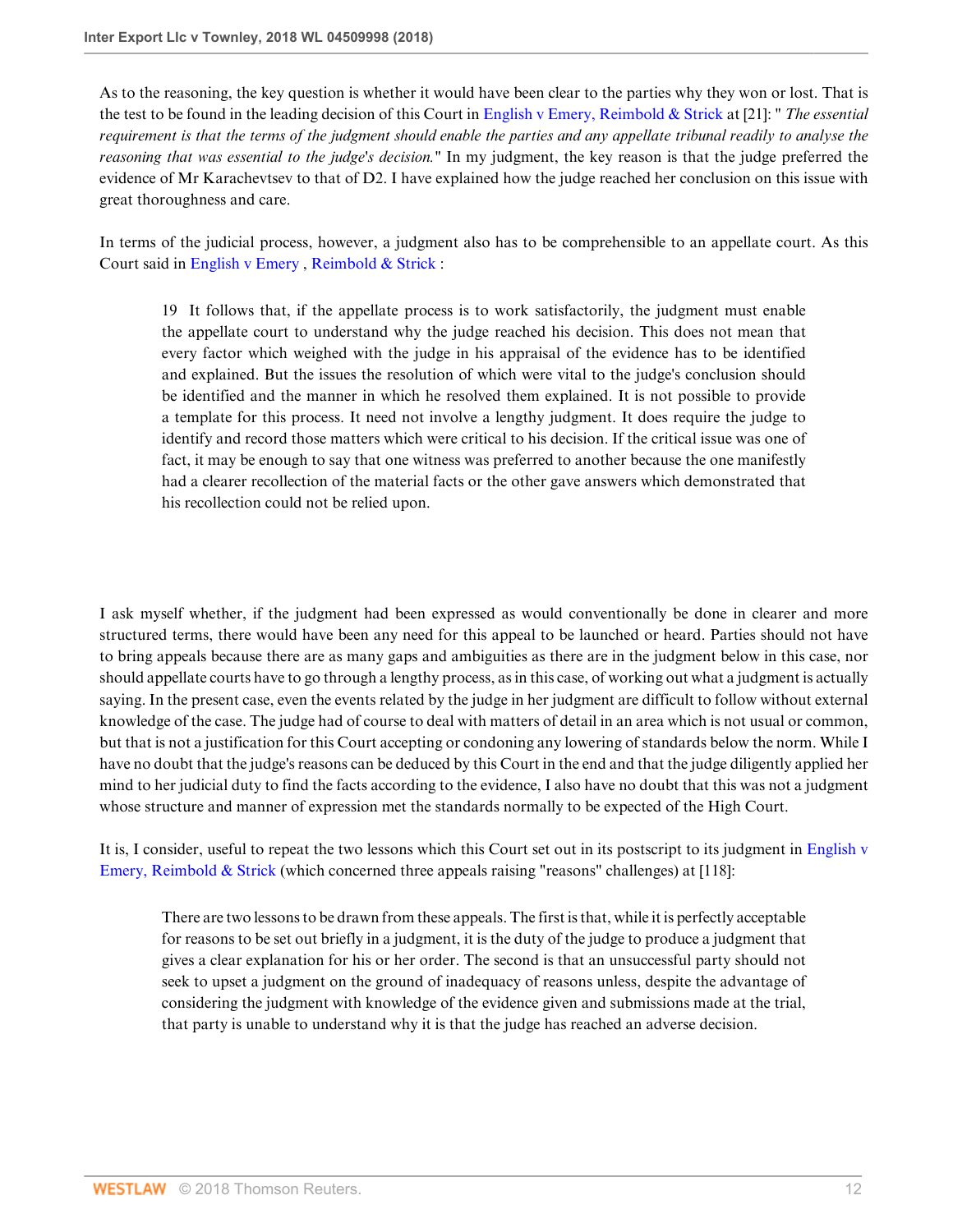### **Ground 6 – erroneous assessment of damages?**

### **Submissions**

In relation to this Ground, the list of agreed issues provided by the parties has proved most useful as it helpfully identifies the point at issue here, and so I set out the following extract (as renumbered and omitting footnotes):

• 1. It is common ground that the correct measure of damages in the tort of deceit is an award which puts the claimant in the position he/she/it would have been in if the deceit had not been perpetrated. [This reflects the decision of the House of Lords in [Smith New Court](http://www.westlaw.com/Link/Document/FullText?findType=Y&serNum=1996292702&pubNum=999&originatingDoc=ID71867B0E2BC11E8AEF4B5C02A97E18E&refType=UC&originationContext=document&vr=3.0&rs=cblt1.0&transitionType=DocumentItem&contextData=(sc.Search)) .]

• 2. There is a dispute as to how that test is to be applied on the facts of this case:

• a. D2 submits that if the deceit had not been perpetrated, C would not have incurred the expense that it did in purchasing, processing and transporting sunflower seed and otherwise performing its contract with NTL; that C would have been entitled (in principle) to be compensated for those reliance expenses (though in the event it failed to prove any at trial); and that C cannot recover the sale value of the sunflower oil because it would never have acquired and sold the oil if the deceit had not been perpetrated.

• b. C submits that the Judge was right to conclude that its loss was to be measured by the market value of the sunflower oil supplied by C to NTL by reason of the fact that the misrepresentations were continuing up to the time when it ceased to be able to stop the ship from leaving and for the reasons set out in paras 40-45 of its skeleton argument.

• 3. C submits that, if D2's submission on Ground 6 is correct, then the assessment of damages should be remitted to the court below with directions for evidence. D2 resists this (i) because C did not adduce that evidence at trial and (ii) because C has filed no respondent's notice seeking the relief sought.

The common ground in paragraph 1 of this extract reflects the decision of the House of Lords in [Smith New Court](http://www.westlaw.com/Link/Document/FullText?findType=Y&serNum=1996292702&pubNum=999&originatingDoc=ID71867B0E2BC11E8AEF4B5C02A97E18E&refType=UC&originationContext=document&vr=3.0&rs=cblt1.0&transitionType=DocumentItem&contextData=(sc.Search)) , where Lord Steyn held at 283:

The logic of the decision in [Doyle v. Olby \(Ironmongers\) Ltd](http://www.westlaw.com/Link/Document/FullText?findType=Y&serNum=1969019845&pubNum=999&originatingDoc=ID71867B0E2BC11E8AEF4B5C02A97E18E&refType=UC&originationContext=document&vr=3.0&rs=cblt1.0&transitionType=DocumentItem&contextData=(sc.Search)) . justifies the following propositions.

(1) The plaintiff in an action for deceit is not entitled to be compensated in accordance with the contractual measure of damage, i.e. the benefit of the bargain measure. He is not entitled to be protected in respect of his positive interest in the bargain. (2) The plaintiff in an action for deceit is, however, entitled to be compensated in respect of his negative interest. The aim is to put the plaintiff into the position he would have been in if no false representation had been made. (3) The practical difference between the two measures was lucidly explained in a contemporary case note on [Doyle v. Olby \(Ironmongers\) Ltd](http://www.westlaw.com/Link/Document/FullText?findType=Y&serNum=1969019845&pubNum=999&originatingDoc=ID71867B0E2BC11E8AEF4B5C02A97E18E&refType=UC&originationContext=document&vr=3.0&rs=cblt1.0&transitionType=DocumentItem&contextData=(sc.Search)) .: G. H. Treitel, "Damages for Deceit" (1969) 32 M.L.R. 556, 558-559. The author said:

> If the plaintiff's bargain would have been a bad one, even on the assumption that the representation was true, he will do best under the tortious measure. If, on the assumption that the representation was true, his bargain would have been a good one, he will do best under the first contractual measure (under which he may recover something even if the actual value of what he has recovered is greater than the price).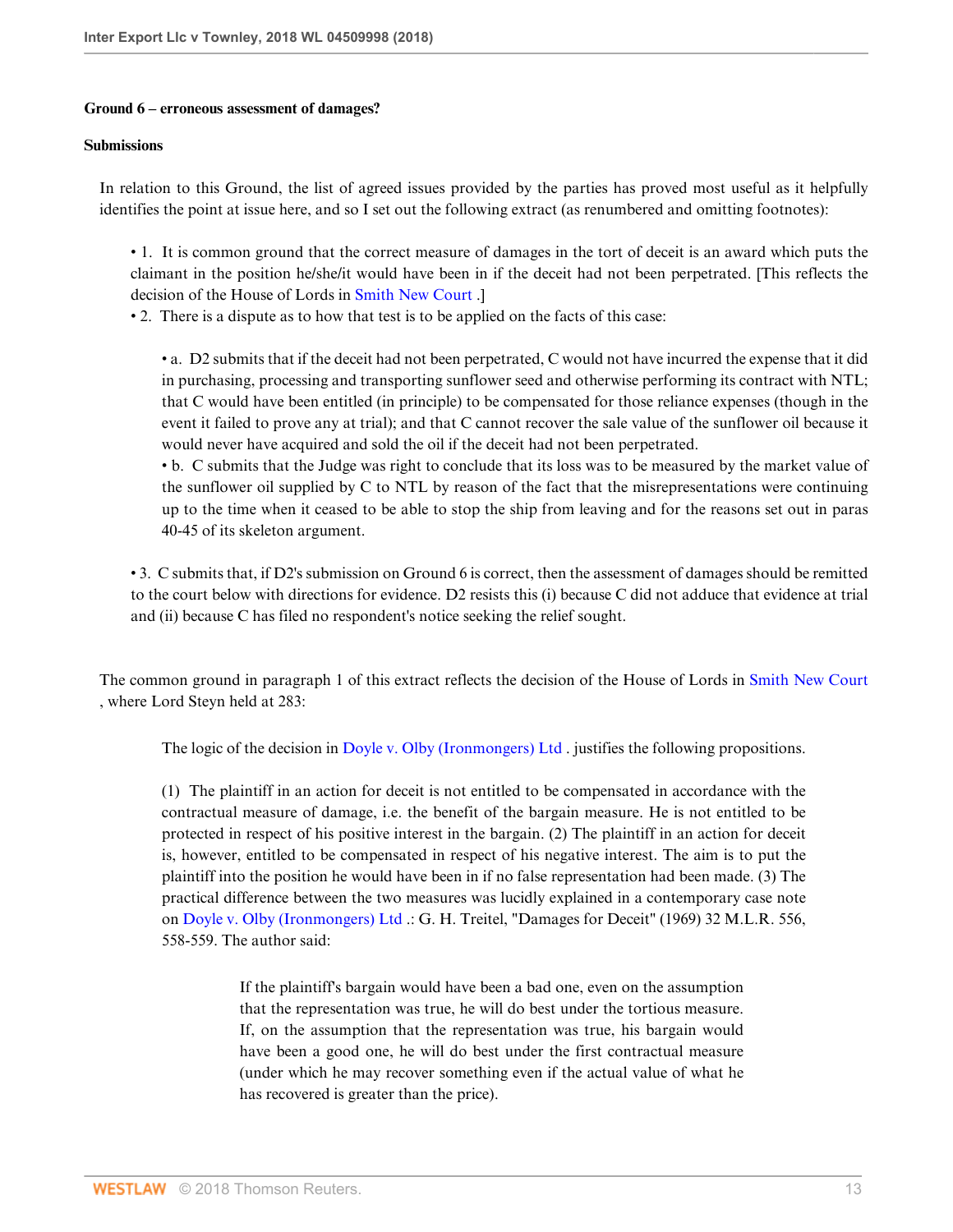(4) Concentrating on the tort measure, the remoteness test whether the loss was reasonably foreseeable had been authoritatively laid down in [The Wagon Mound](http://www.westlaw.com/Link/Document/FullText?findType=Y&serNum=1961017992&pubNum=999&originatingDoc=ID71867B0E2BC11E8AEF4B5C02A97E18E&refType=UC&originationContext=document&vr=3.0&rs=cblt1.0&transitionType=DocumentItem&contextData=(sc.Search)) in respect of the tort of negligence a few years before [Doyle v. Olby \(Ironmongers\) Ltd](http://www.westlaw.com/Link/Document/FullText?findType=Y&serNum=1969019845&pubNum=999&originatingDoc=ID71867B0E2BC11E8AEF4B5C02A97E18E&refType=UC&originationContext=document&vr=3.0&rs=cblt1.0&transitionType=DocumentItem&contextData=(sc.Search)) . was decided: [Overseas Tankship](http://www.westlaw.com/Link/Document/FullText?findType=Y&serNum=1961017992&pubNum=999&originatingDoc=ID71867B0E2BC11E8AEF4B5C02A97E18E&refType=UC&originationContext=document&vr=3.0&rs=cblt1.0&transitionType=DocumentItem&contextData=(sc.Search)) [\(U.K.\) Ltd. v. Morts Dock & Engineering Co. Ltd. \(The Wagon Mound\) \[1961\] A.C. 388](http://www.westlaw.com/Link/Document/FullText?findType=Y&serNum=1961017992&pubNum=999&originatingDoc=ID71867B0E2BC11E8AEF4B5C02A97E18E&refType=UC&originationContext=document&vr=3.0&rs=cblt1.0&transitionType=DocumentItem&contextData=(sc.Search)) . [Doyle v.](http://www.westlaw.com/Link/Document/FullText?findType=Y&serNum=1969019845&pubNum=999&originatingDoc=ID71867B0E2BC11E8AEF4B5C02A97E18E&refType=UC&originationContext=document&vr=3.0&rs=cblt1.0&transitionType=DocumentItem&contextData=(sc.Search)) [Olby \(Ironmongers\) Ltd](http://www.westlaw.com/Link/Document/FullText?findType=Y&serNum=1969019845&pubNum=999&originatingDoc=ID71867B0E2BC11E8AEF4B5C02A97E18E&refType=UC&originationContext=document&vr=3.0&rs=cblt1.0&transitionType=DocumentItem&contextData=(sc.Search)) . settled that a wider test applies in an action for deceit. (5) The dicta in all three judgments, as well as the actual calculation of damages in [Doyle v. Olby \(Ironmongers\) Ltd](http://www.westlaw.com/Link/Document/FullText?findType=Y&serNum=1969019845&pubNum=999&originatingDoc=ID71867B0E2BC11E8AEF4B5C02A97E18E&refType=UC&originationContext=document&vr=3.0&rs=cblt1.0&transitionType=DocumentItem&contextData=(sc.Search)) ., make clear that the victim of the fraud is entitled to compensation for all the actual loss directly flowing from the transaction induced by the wrongdoer. That includes heads of consequential loss. (6) Significantly in the present context the rule in the previous paragraph is not tied to any process of valuation at the date of the transaction. It is squarely based on the overriding compensatory principle, widened in view of the fraud to cover all direct consequences. The legal measure is to compare the position of the plaintiff as it was before the fraudulent statement was made to him with his position as it became as a result of his reliance on the fraudulent statement.

[Doyle v. Olby \(Ironmongers\) Ltd](http://www.westlaw.com/Link/Document/FullText?findType=Y&serNum=1969019845&pubNum=999&originatingDoc=ID71867B0E2BC11E8AEF4B5C02A97E18E&refType=UC&originationContext=document&vr=3.0&rs=cblt1.0&transitionType=DocumentItem&contextData=(sc.Search)) . was subsequently applied by the Court of Appeal in two Court of Appeal decisions: [East v. Maurer \[1991\] 1 W.L.R. 461](http://www.westlaw.com/Link/Document/FullText?findType=Y&serNum=1991220414&pubNum=999&originatingDoc=ID71867B0E2BC11E8AEF4B5C02A97E18E&refType=UC&originationContext=document&vr=3.0&rs=cblt1.0&transitionType=DocumentItem&contextData=(sc.Search)) and [Smith Kline & French Laboratories](http://www.westlaw.com/Link/Document/FullText?findType=Y&serNum=1988182493&pubNum=999&originatingDoc=ID71867B0E2BC11E8AEF4B5C02A97E18E&refType=UC&originationContext=document&vr=3.0&rs=cblt1.0&transitionType=DocumentItem&contextData=(sc.Search)) [Ltd. v. Long \[1989\] 1 W.L.R. 1](http://www.westlaw.com/Link/Document/FullText?findType=Y&serNum=1988182493&pubNum=999&originatingDoc=ID71867B0E2BC11E8AEF4B5C02A97E18E&refType=UC&originationContext=document&vr=3.0&rs=cblt1.0&transitionType=DocumentItem&contextData=(sc.Search)) . [East v. Maurer](http://www.westlaw.com/Link/Document/FullText?findType=Y&serNum=1991220414&pubNum=999&originatingDoc=ID71867B0E2BC11E8AEF4B5C02A97E18E&refType=UC&originationContext=document&vr=3.0&rs=cblt1.0&transitionType=DocumentItem&contextData=(sc.Search)) is of some significance since it throws light on a point which arose in argument. Counsel for Citibank argued that in the case of a fraudulently induced sale of a business, loss of profits is only recoverable on the basis of the contractual measure and never on the basis of the tort measure applicable to fraud. This is an oversimplification. The plaintiff is not entitled to demand that the defendant must pay to him the profits of the business as represented. On the other hand, [East v. Maurer](http://www.westlaw.com/Link/Document/FullText?findType=Y&serNum=1991220414&pubNum=999&originatingDoc=ID71867B0E2BC11E8AEF4B5C02A97E18E&refType=UC&originationContext=document&vr=3.0&rs=cblt1.0&transitionType=DocumentItem&contextData=(sc.Search)) shows that an award based on the hypothetical profitable business in which the plaintiff would have engaged but for deceit is permissible: it is classic consequential loss. Turning to the [Smith Kline](http://www.westlaw.com/Link/Document/FullText?findType=Y&serNum=1988182493&pubNum=999&originatingDoc=ID71867B0E2BC11E8AEF4B5C02A97E18E&refType=UC&originationContext=document&vr=3.0&rs=cblt1.0&transitionType=DocumentItem&contextData=(sc.Search)) case it has been suggested that the [Doyle](http://www.westlaw.com/Link/Document/FullText?findType=Y&serNum=1969019845&pubNum=999&originatingDoc=ID71867B0E2BC11E8AEF4B5C02A97E18E&refType=UC&originationContext=document&vr=3.0&rs=cblt1.0&transitionType=DocumentItem&contextData=(sc.Search)) [v. Olby \(Ironmongers\) Ltd](http://www.westlaw.com/Link/Document/FullText?findType=Y&serNum=1969019845&pubNum=999&originatingDoc=ID71867B0E2BC11E8AEF4B5C02A97E18E&refType=UC&originationContext=document&vr=3.0&rs=cblt1.0&transitionType=DocumentItem&contextData=(sc.Search)) . rule was wrongly applied: *Burrows, Remedies for Torts and Breach of Contract* , 2nd ed. (1994), pp. 173-174. The correctness of that comment I need not examine. In my view it is sufficient to say that the principles emerging from [Doyle v. Olby \(Ironmongers\) Ltd](http://www.westlaw.com/Link/Document/FullText?findType=Y&serNum=1969019845&pubNum=999&originatingDoc=ID71867B0E2BC11E8AEF4B5C02A97E18E&refType=UC&originationContext=document&vr=3.0&rs=cblt1.0&transitionType=DocumentItem&contextData=(sc.Search)) . are good law.

The passage from the work of Professor Andrew Burrows QC, to which Lord Steyn also refers, is as follows:

[Doyle v Olby](http://www.westlaw.com/Link/Document/FullText?findType=Y&serNum=1969019845&pubNum=999&originatingDoc=ID71867B0E2BC11E8AEF4B5C02A97E18E&refType=UC&originationContext=document&vr=3.0&rs=cblt1.0&transitionType=DocumentItem&contextData=(sc.Search)) was also applied but, it is submitted, the wrong result reached in the earlier case of [Smith Kline & French Laboratories](http://www.westlaw.com/Link/Document/FullText?findType=Y&serNum=1988182493&pubNum=999&originatingDoc=ID71867B0E2BC11E8AEF4B5C02A97E18E&refType=UC&originationContext=document&vr=3.0&rs=cblt1.0&transitionType=DocumentItem&contextData=(sc.Search)) . The claimant was induced by the deceit of the defendant, the managing director of Swift Exports Ltd, to sell to Swift 16,800 packs of tablets at a price of £56.66 per pack. The fraudulent representation was to the effect that Swift would sell the tablets in Central Africa. In fact they were sold in Holland. Swift paid all but £157,028 of the agreed contract price but then became insolvent, [Whitford J] dismissed the claim on the ground that the claimant had suffered no loss as a result of the fraud. The Court of Appeal reversed that decision and awarded £157,028.

That award would only have been correct if the claimant would have sold the tablets at the same price to someone else had it not been induced to sell to Swift. Yet the claimant conceded that it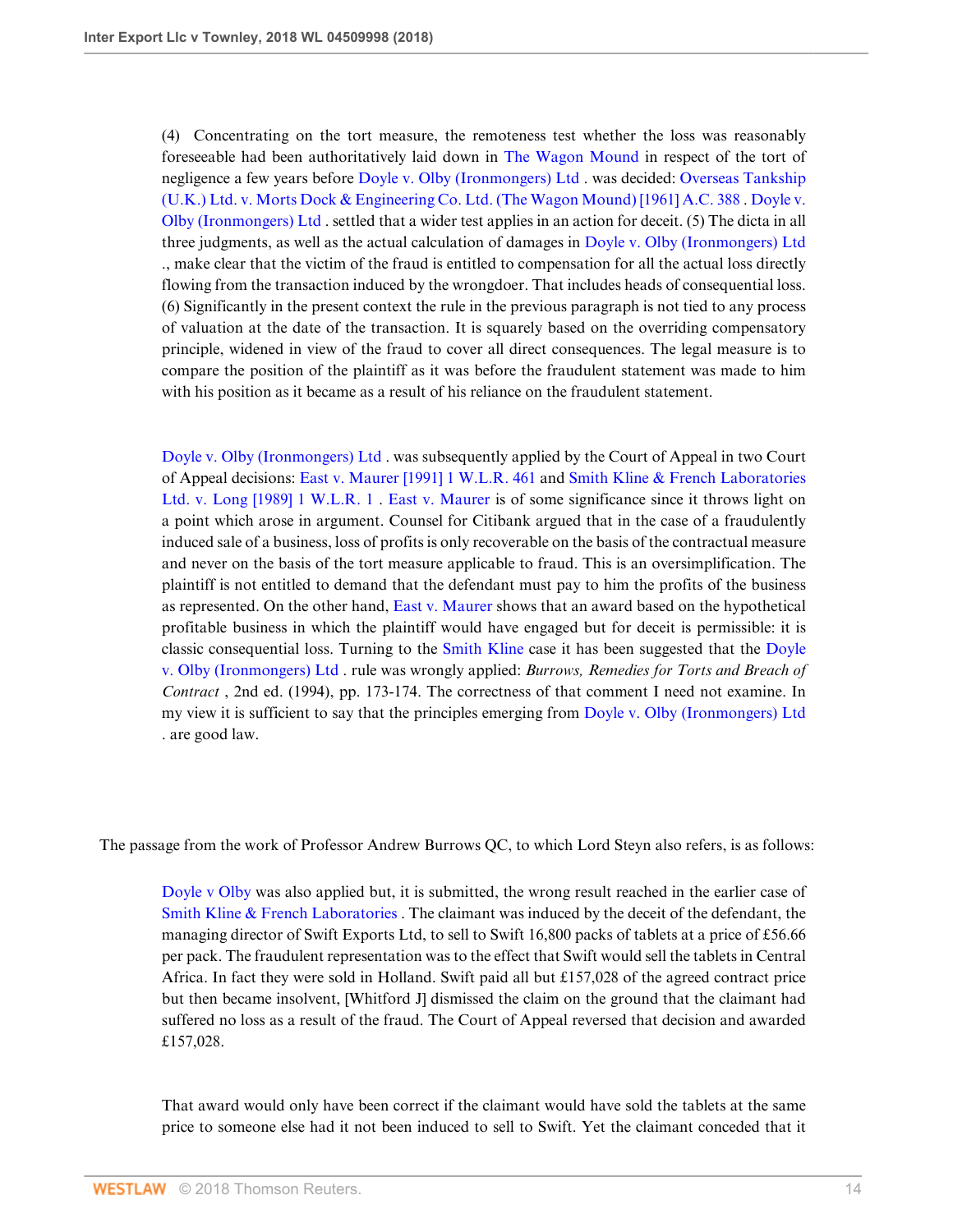could have supplied whatever quantity of tablets was needed to meet demand (and that it could be assumed that the tablets had cost nothing to produce). It should. have followed that the contract with Swift could not be treated as having deprived the claimant of the opportunity to sell those tablets (at the same price) to someone else: and that there was no true analogy with cases on wrongful interference with goods which have awarded damages based on the value of the goods.

Mr Robb's first argument is that the victim of the tort of deceit is to be put into the position he was in immediately before the false statement was made. In this case, when the July representations were made, C had not acquired any oil. If he is entitled to recover any loss at all, he should give credit for the net amount he has received as a result of selling the meal created by pressing the seeds.

The difficulty about Mr Robb's approach is that he is adding to what Lord Steyn held. Lord Steyn did not say that the position to which the victim was to be restored was that immediately before the false statement was made. That indeed would have been inconsistent with the compensatory principle explained by Professor Sir Guenter Treitel QC in the passage which Lord Steyn cites with approval where (as here) the loss flowed directly from the false statement. That was on Mr Karachevtsev's evidence the only basis on which he was prepared to proceed.

As Mr Jory points out in his oral submissions, in [Smith New Court](http://www.westlaw.com/Link/Document/FullText?findType=Y&serNum=1996292702&pubNum=999&originatingDoc=ID71867B0E2BC11E8AEF4B5C02A97E18E&refType=UC&originationContext=document&vr=3.0&rs=cblt1.0&transitionType=DocumentItem&contextData=(sc.Search)) , Lord Steyn, with whom the other members of the House agreed, held at 284 D:

There is in truth only one legal measure of assessing damages in an action for deceit: the plaintiff is entitled to recover as damages a sum representing the financial loss flowing directly from his alteration of position under the inducement of the fraudulent representations of the defendants.

Lord Steyn does not in any way indicate that the "alteration of position" is confined to the position as it stood immediately before the contract was made.

C submits that this case is analogous with that of [Smith Kline & French v Long](http://www.westlaw.com/Link/Document/FullText?findType=Y&serNum=1988182493&pubNum=999&originatingDoc=ID71867B0E2BC11E8AEF4B5C02A97E18E&refType=UC&originationContext=document&vr=3.0&rs=cblt1.0&transitionType=DocumentItem&contextData=(sc.Search)) which Lord Steyn cites. But, as Mr Jory and Mr Joe-Han Ho point out, in their lucid and concise post-hearing written submission requested by this Court, the decision in [Smith Kline](http://www.westlaw.com/Link/Document/FullText?findType=Y&serNum=1988182493&pubNum=999&originatingDoc=ID71867B0E2BC11E8AEF4B5C02A97E18E&refType=UC&originationContext=document&vr=3.0&rs=cblt1.0&transitionType=DocumentItem&contextData=(sc.Search)) turned on its very special facts summarised in the second sentence of the second paragraph of the passage which I have set out from Professor Burrows' work. On those very special facts, it could not be shown that the plaintiff would have sold the tablets produced (at no cost) to anyone else. The sale to the defendant was thus a pure bonus so far as the plaintiff was concerned. This Court adopted a solution which allowed the market value to be taken as the measure of loss, by analogy with the assessment of damages for conversion.

The point that Professor Burrows QC makes is that this Court reached the wrong result in so far as it sought to apply [Doyle v Olby \(Ironmongers\) Ltd \[1969\] 2 QB 158](http://www.westlaw.com/Link/Document/FullText?findType=Y&serNum=1969019845&pubNum=999&originatingDoc=ID71867B0E2BC11E8AEF4B5C02A97E18E&refType=UC&originationContext=document&vr=3.0&rs=cblt1.0&transitionType=DocumentItem&contextData=(sc.Search)) (see [59] above). What is clear, however, that Lord Steyn, and the other members of the House who agreed with his speech, considered that the point did not have to be resolved on that occasion and they were clearly unwilling to say that [Smith Kline](http://www.westlaw.com/Link/Document/FullText?findType=Y&serNum=1988182493&pubNum=999&originatingDoc=ID71867B0E2BC11E8AEF4B5C02A97E18E&refType=UC&originationContext=document&vr=3.0&rs=cblt1.0&transitionType=DocumentItem&contextData=(sc.Search)) was rightly or wrongly decided or rightly decided for the wrong reasons. Mr Robb, by contrast, reads into Professor Burrows' passage that this Court in [Smith Kline](http://www.westlaw.com/Link/Document/FullText?findType=Y&serNum=1988182493&pubNum=999&originatingDoc=ID71867B0E2BC11E8AEF4B5C02A97E18E&refType=UC&originationContext=document&vr=3.0&rs=cblt1.0&transitionType=DocumentItem&contextData=(sc.Search)) should have valued the "opportunity to sell those tablets (at the same price) to someone else", but this matters not because Lord Steyn was not prepared to express his opinion on the point. Therefore, the decision in [Smith Kline](http://www.westlaw.com/Link/Document/FullText?findType=Y&serNum=1988182493&pubNum=999&originatingDoc=ID71867B0E2BC11E8AEF4B5C02A97E18E&refType=UC&originationContext=document&vr=3.0&rs=cblt1.0&transitionType=DocumentItem&contextData=(sc.Search)) remains binding on this Court unless and until the Supreme Court decide otherwise. As the judge pointed out in her